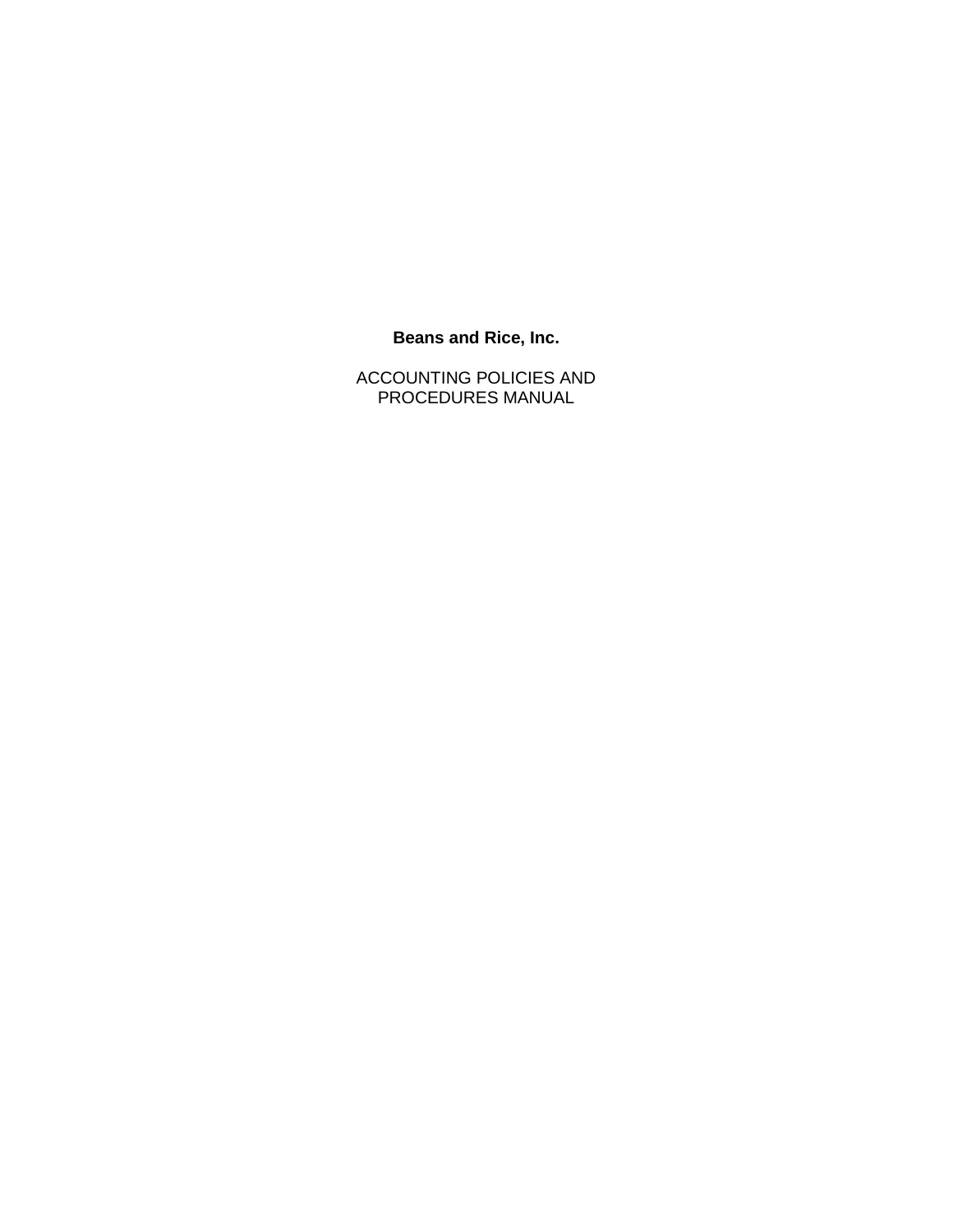# TABLE OF CONTENTS

| 1.00 | <b>BACKGROUND INFORMATION</b>        |                |
|------|--------------------------------------|----------------|
|      |                                      |                |
|      |                                      |                |
| 2.00 | CHART OF ACCOUNTS                    |                |
|      |                                      | $\overline{2}$ |
|      |                                      | $\overline{2}$ |
|      |                                      | $\overline{2}$ |
|      |                                      | $\overline{2}$ |
|      |                                      | $\overline{2}$ |
|      |                                      | $\overline{2}$ |
| 3.00 | ACCOUNTING PRINCIPLES AND PROCEDURES |                |
|      | 3.10                                 | 3              |
|      | 3.20 Procedures                      |                |
|      |                                      |                |
|      |                                      |                |
|      |                                      | $\mathbf{3}$   |
|      |                                      |                |
|      |                                      |                |
| 4.00 | <b>CASH DISBURSEMENTS</b>            |                |
|      |                                      |                |
|      | 4.20 Procedures                      |                |
|      |                                      |                |
|      |                                      |                |
|      |                                      | 6              |
|      |                                      |                |
|      |                                      |                |
| 5.00 | <b>CASH RECEIPTS</b>                 |                |
|      |                                      |                |
|      |                                      | $\overline{7}$ |
| 6.00 | <b>BANK RECONCILIATION</b>           |                |
|      |                                      |                |
|      |                                      | 8              |
|      |                                      |                |
| 7.00 | END OF MONTH ACCOUNTING PROCEDURES   |                |
|      |                                      | 9              |
|      |                                      | 9              |
| 8.00 | END OF YEAR ACCOUNTING PROCEDURES    |                |
|      |                                      |                |
|      |                                      |                |
|      |                                      |                |
| 9.00 | <b>COST ALLOCATIONS</b>              |                |
|      |                                      | 12             |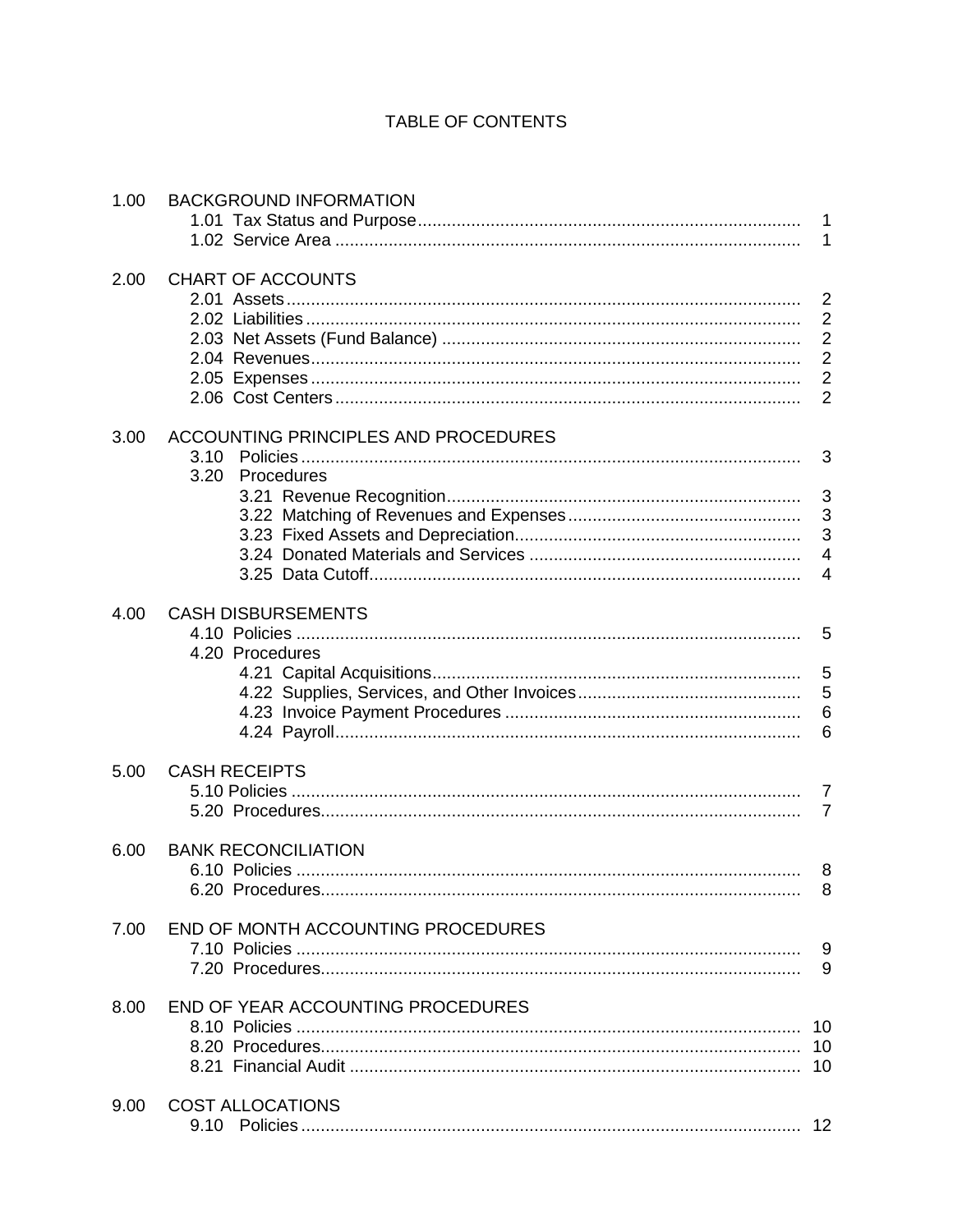# TABLE OF CONTENTS (continued)

|       | 10.00 INVESTMENTS                                                                                         |  |
|-------|-----------------------------------------------------------------------------------------------------------|--|
|       | 11.00 DEBT                                                                                                |  |
|       | 12.00 RESERVES AND DESIGNATED FUNDS                                                                       |  |
|       | 13.00 INTERNAL CONTROLS AND FINANCIAL AUDIT                                                               |  |
|       | 14.00 COMPLIANCE                                                                                          |  |
|       | 15.00 BUDGETING                                                                                           |  |
|       | 16.00 COMPUTER ACCESS AND BACKUP                                                                          |  |
|       | 17.00 ACCESS TO RECORDS AND RECORDS RETENTION<br>17.22 Wisconsin Annual Charitable Organization Report 21 |  |
|       |                                                                                                           |  |
| 19.00 | MAINTENANCE OF ACCOUNTING POLICIES AND<br><b>PROCEDURES MANUAL</b><br>19.10<br>19.20                      |  |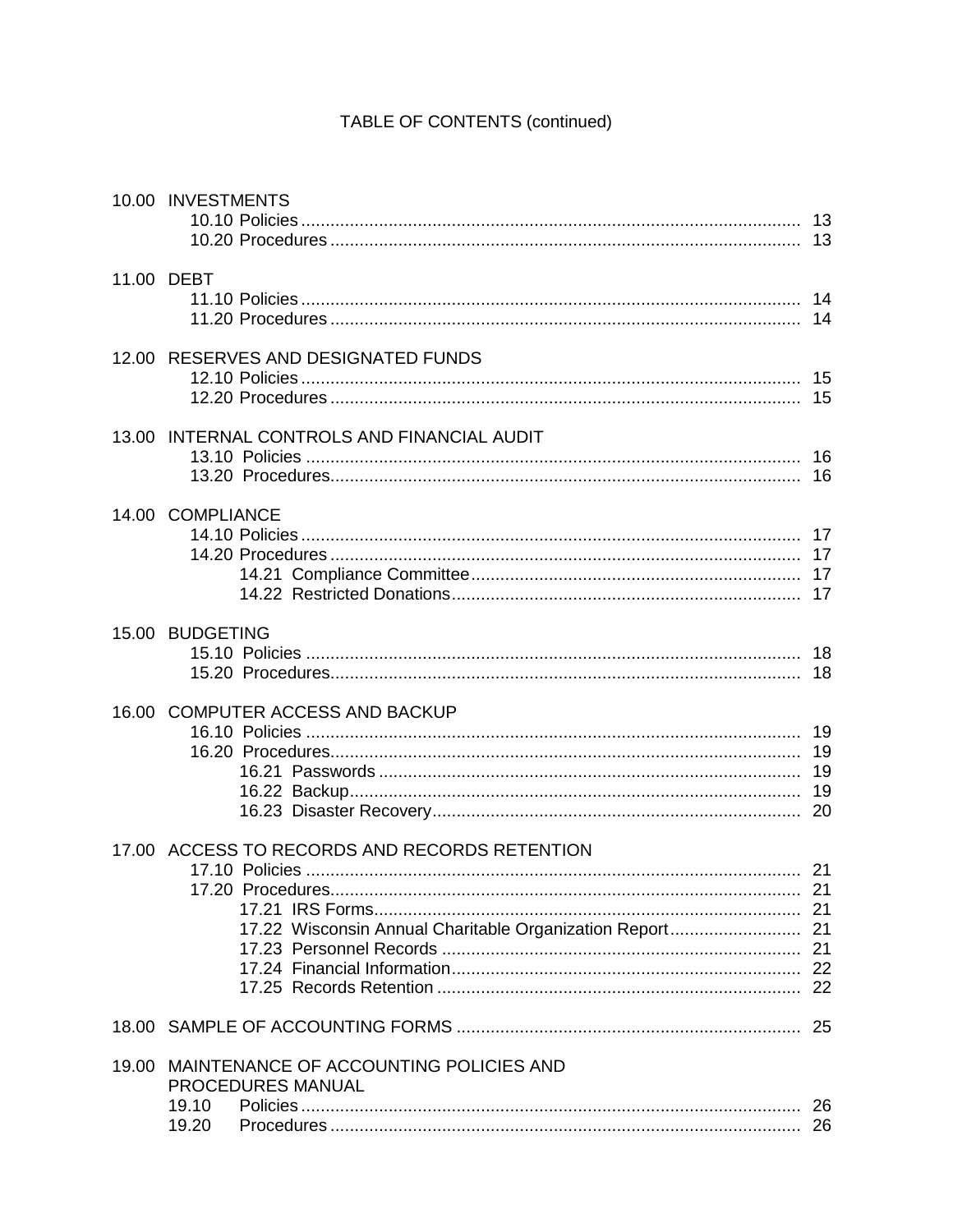# TABLE OF CONTENTS (continued)

| 20.10<br>20.20 | 20.00 PREPARATION OF INFORMATIONAL RETURNS | -27       |
|----------------|--------------------------------------------|-----------|
| 21,10<br>21.20 | 21.00 PROPERTY AND EQUIPMENT INVENTORY     | -28<br>28 |
| 22.10<br>22.20 | 22.00 GRANTS & CONTRACTS                   | 29<br>29  |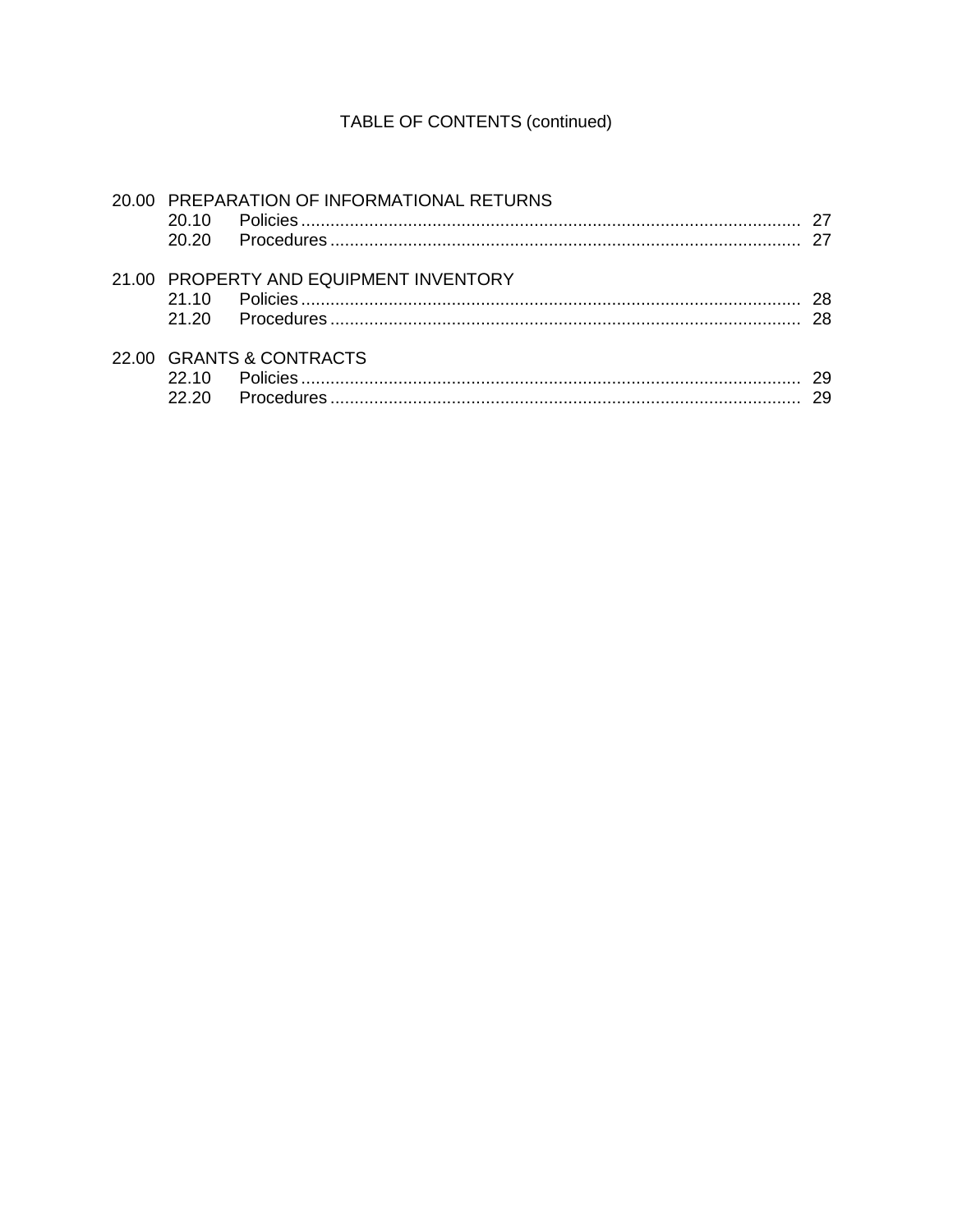# **1.00 BACKGROUND INFORMATION**

#### **1.01 Tax Status & Purpose**

The following manual is a description of the accounting system and responsibilities for the accountant of Beans and Rice, Inc.. Beans and Rice, Inc. is a not-for-profit organization incorporated as a  $501(c)(3)$  organization. Beans and Rice, Inc. is registered with the Secretary of State in Wisconsin with a calendar year end. Beans and Rice, Inc. is also registered with the Wisconsin Department of Regulation and Licensing to raise funds from the general public. The articles of incorporation state that the purpose of the Beans and Rice, Inc. shall include:

- 1) To provide quality, low income housing to a diverse community of lowincome elderly individuals, and
- 2) To provide social and educational services to create a stable, supportive, and safe community living environment for low income elderly individuals.

In accordance with IRS Code section  $501(c)(3)$  the Beans and Rice, Inc. is organized and operates exclusively for the exempt purpose as described in Form 1023, the application for exemption. In compliance with the restrictions on organizations qualifying under the 501(c)3 code:

- No part of the net earnings of the organization may inure to the benefit of any private shareholder or individual.
- No substantial part of the activities of the organization may consist of the carrying on of propaganda or of attempting to influence legislation (lobbying).
- The organization may not participate in, or intervene in, any political campaign on behalf of any candidate for public office.

#### **1.02 Service Area**

The primary service areas include the New River Valley.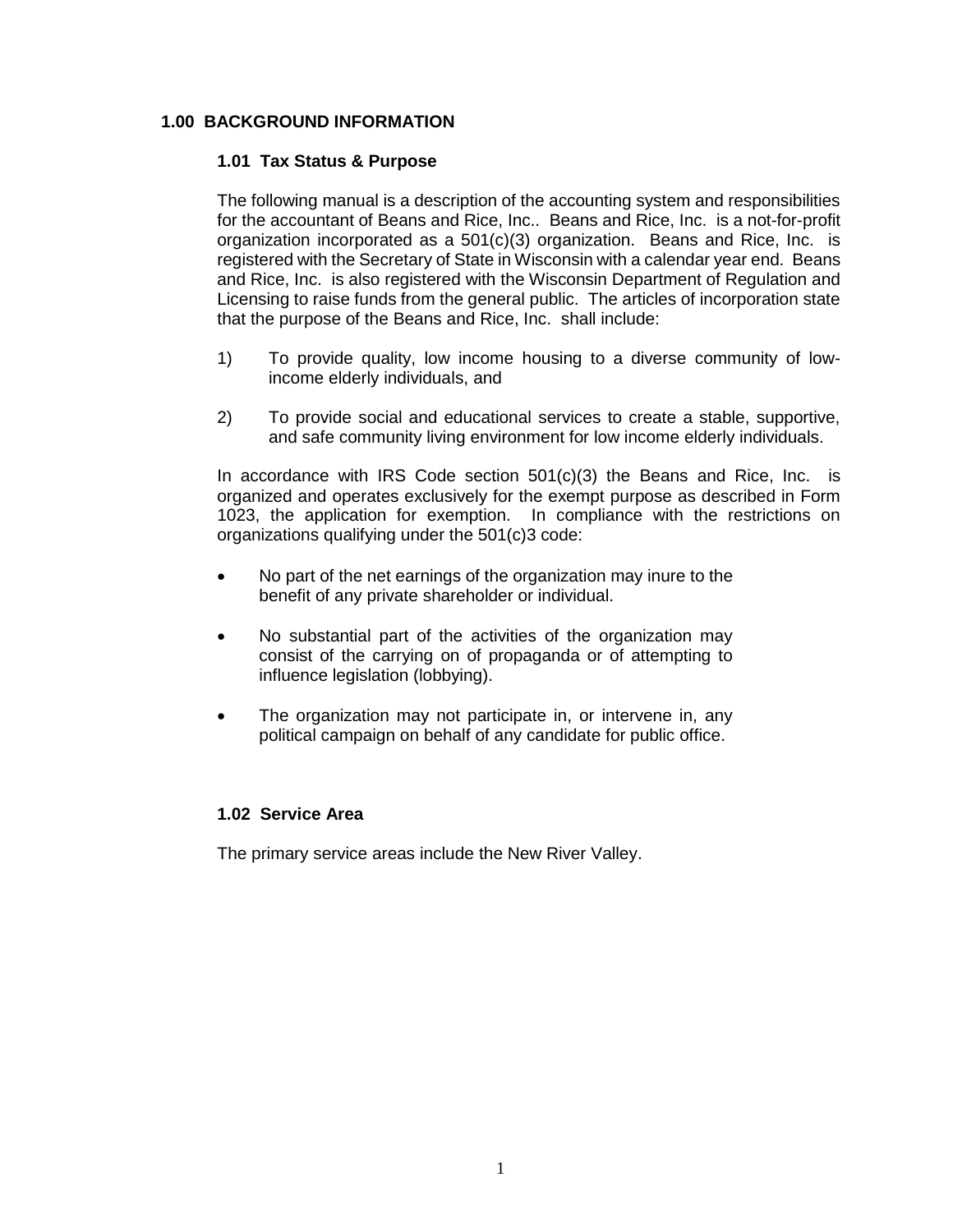# **2.00 CHART OF ACCOUNTS**

# **2.01 Assets**

| Receivable Accounts 11###    |  |
|------------------------------|--|
| Prepaid Accounts 12###       |  |
| Land & Building 15###        |  |
| Furniture & Equipment  16### |  |
|                              |  |

# **2.02 Liabilities**

| Liabilities  2####                   |  |
|--------------------------------------|--|
| Current Accounts Payable 20###       |  |
| <b>Accrued Payroll &amp; Payroll</b> |  |
| Taxes Payable  21###                 |  |
| Accrued Liabilities  23###           |  |
| Deferred Revenue 24###               |  |
| Mortgages and Notes                  |  |
| Payable 25###                        |  |
|                                      |  |

# **2.03 Net Assets (Fund Balance)**

| Net Assets3#### |  |
|-----------------|--|
|-----------------|--|

# **2.04 Revenues**

| Rental Revenue  40###      |  |
|----------------------------|--|
| Contributed Revenue  41### |  |
| Program Revenue  42###     |  |
| Other Revenue 43###        |  |

# **2.05 Expenses**

| Expenses 5####                 |  |
|--------------------------------|--|
| Personnel Expenses50###        |  |
| Office Expenses 51###          |  |
| Building Expenses52###         |  |
| *repairs & maintenance         |  |
| *garbage & snow removal        |  |
| *equipment expenses            |  |
| Program Expenses53###          |  |
| Administration Expenses  53### |  |
| Printing & Promotion54###      |  |
| Other Expenses55###            |  |
|                                |  |

# **2.06 Cost Centers**

| Administration01   |  |
|--------------------|--|
| Fundraising 02     |  |
|                    |  |
| Program Services04 |  |
|                    |  |
|                    |  |
|                    |  |

**(Note: Description should be provided for each account.)**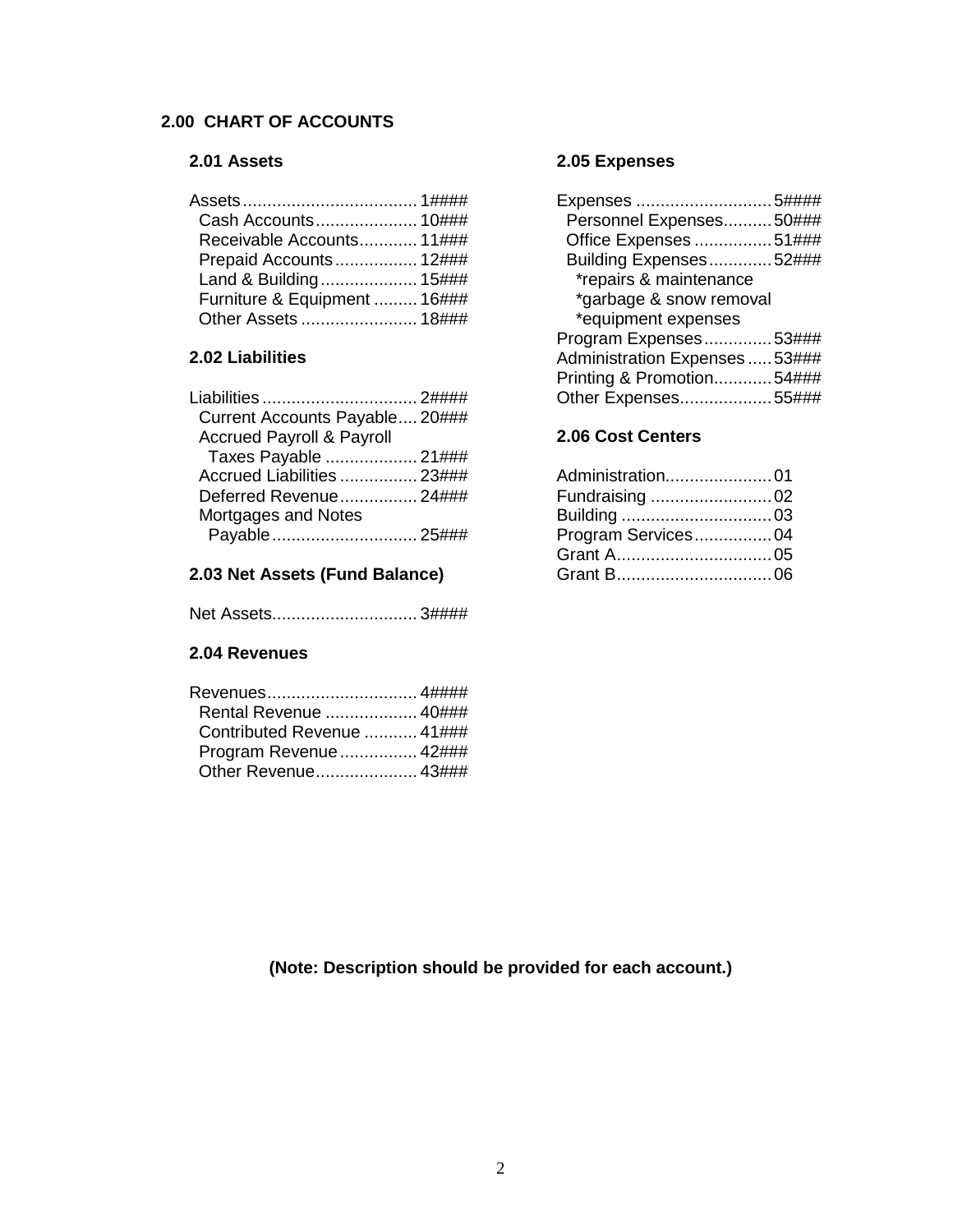# **3.00 ACCOUNTING PRINCIPLES & PROCEDURES**

#### **3.10 Policies**

The accounting principles of Beans and Rice, Inc. will be consistent with all applicable laws. These include: Generally Accepted Accounting Principles, Statements of Financial Accounting Standards Numbers 93, 116 and 117, SOP 87- 2 on Joint Costs, SOP 94-2 on the applicability of the accounting rules to nonprofits, and SOP 98-3 on accounting for federal awards.

Certain procedures resulting from these accounting pronouncements and releases are discussed below.

#### **3.20 Procedures**

### **3.21 Revenue Recognition**

Contributions will be recorded as revenue in the period received or the period in which a pledge is received. Any pledges receivable will be closely reviewed each month to determine whether the amount is still collectible and whether the balance of the pledges receivable is adequately reserved with the allowance for doubtful pledges.

Rents will be recognized in the period for which the rent is paid. Any rents receivable will be reviewed monthly to determine if the amounts are collectible and to review what collection actions are being taken.

Grants which are classified as exchange transactions with the grantor will be recognized as revenue when the grant money is earned. This will generally be determined by the costs reportable to the grantor. Each restricted grant will be set up as a separate cost center to allow for accurate and consistent recording of the expenses of each grant.

#### **3.22 Matching of Revenues and Expenses**

In order to present accurate and consistent financial statements, the revenues and expenses attributable to each period will be reflected in that period to the degree possible. The Chapters on month and year end procedures review this in greater detail. Generally, all entries required to accurately reflect the revenues and expenses of each period will be made in that period.

The organization records transactions on the accrual basis of accounting.

#### **3.23 Fixed Assets and Depreciation**

The general capitalization policy is that all equipment and other fixed assets costing in excess of \$500 will be recorded as an asset. To determine if a repair or improvement will need to be capitalized, the following additional factor needs to be considered: does the expenditure extend the useful life of the asset repaired or improved? For example painting would not be capitalized, but replacing the boiler or repairing the roof would be capitalized, if the dollar value was in excess of \$500.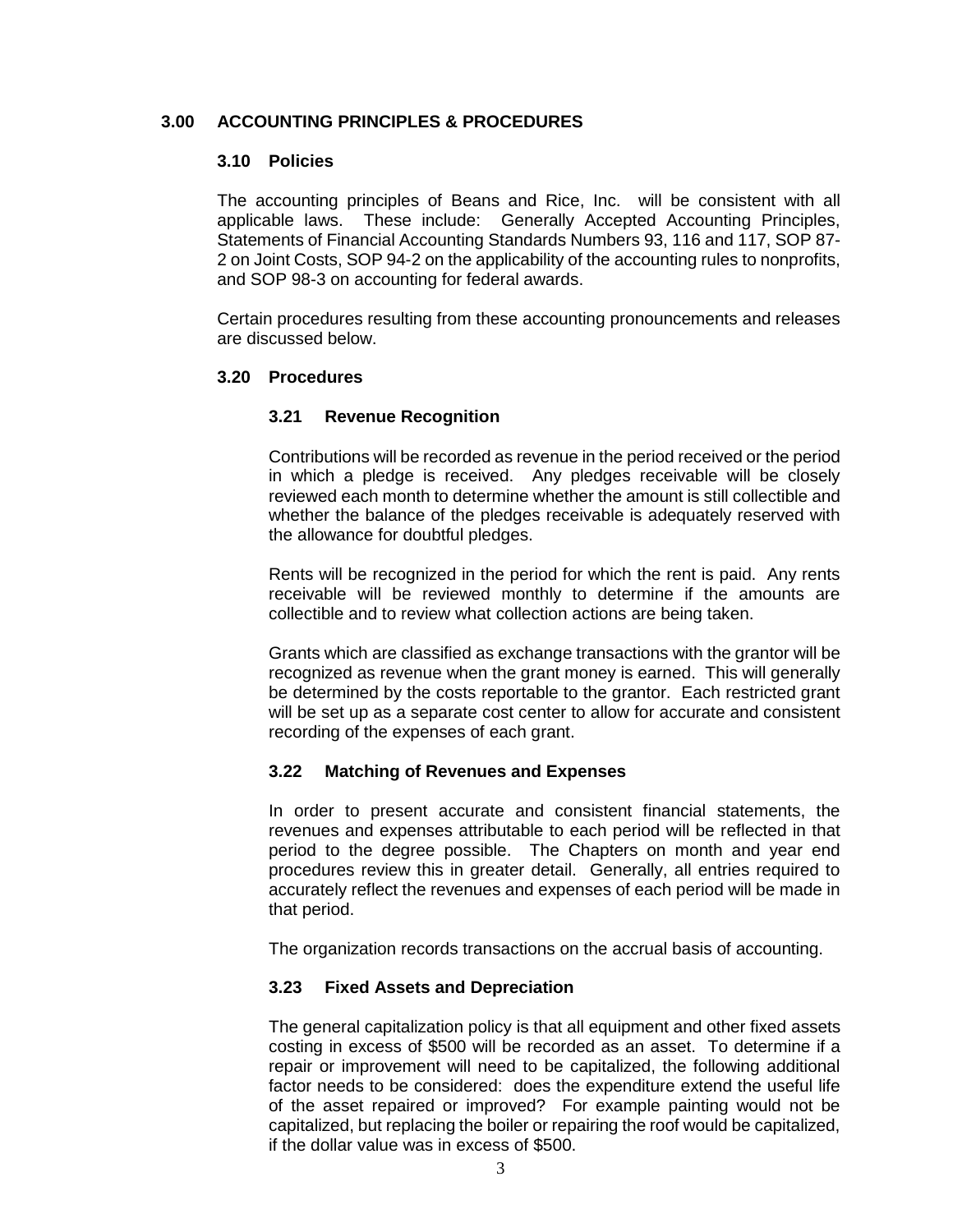All capital assets will be depreciated over their estimated useful lives. The straight line basis will be used, with depreciation charged beginning in the month that the asset is placed in service. Some sample estimated lives are:

| Computers and related equipment | -- 3 years  |          |
|---------------------------------|-------------|----------|
| Office furniture                | $-5$ years  |          |
| Building and building           |             |          |
| improvements                    |             | 40 years |
| Parking lot and landscaping     | $-10$ years |          |

All capital assets purchased with grant or other restricted funds will be cataloged.

See Section 21 for property and equipment inventory and management.

#### **3.24 Donated Materials and Services**

Generally donated materials, assets and services will not be recorded in the accounting records.

In order to comply with the rules of SFAS 116, certain services would be recorded as revenues and expenses. Such services would be those professional services which we would otherwise have paid for which were provided by a person whose work would normally include providing those services.

Any donated assets which would meet the definition to be capitalized, outlined in Section 3.23, will be recorded as revenue and as a fixed asset.

#### **3.25 Data Cutoff**

In order to meet the deadlines for producing reports discussed in Section 7 & 8, the gathering of information to use in making the month end entries must be cutoff by a certain date.

The monthly financial statements are due to the Board by six weeks after the month end. For these reports a cutoff of two weeks will be used. Any payables or other information not available by two weeks after a month end will be classified in the next period. The Accountant may need to use estimates if final information is not available on a significant additional transaction.

The year end financial statements are due to the Board no more than 90 days after year end. For these reports a cutoff of four weeks will be used. Since the year end is the most important period cutoff, the general ledger will continue to be held open for additional material transactions through the conclusion of the financial audit fieldwork.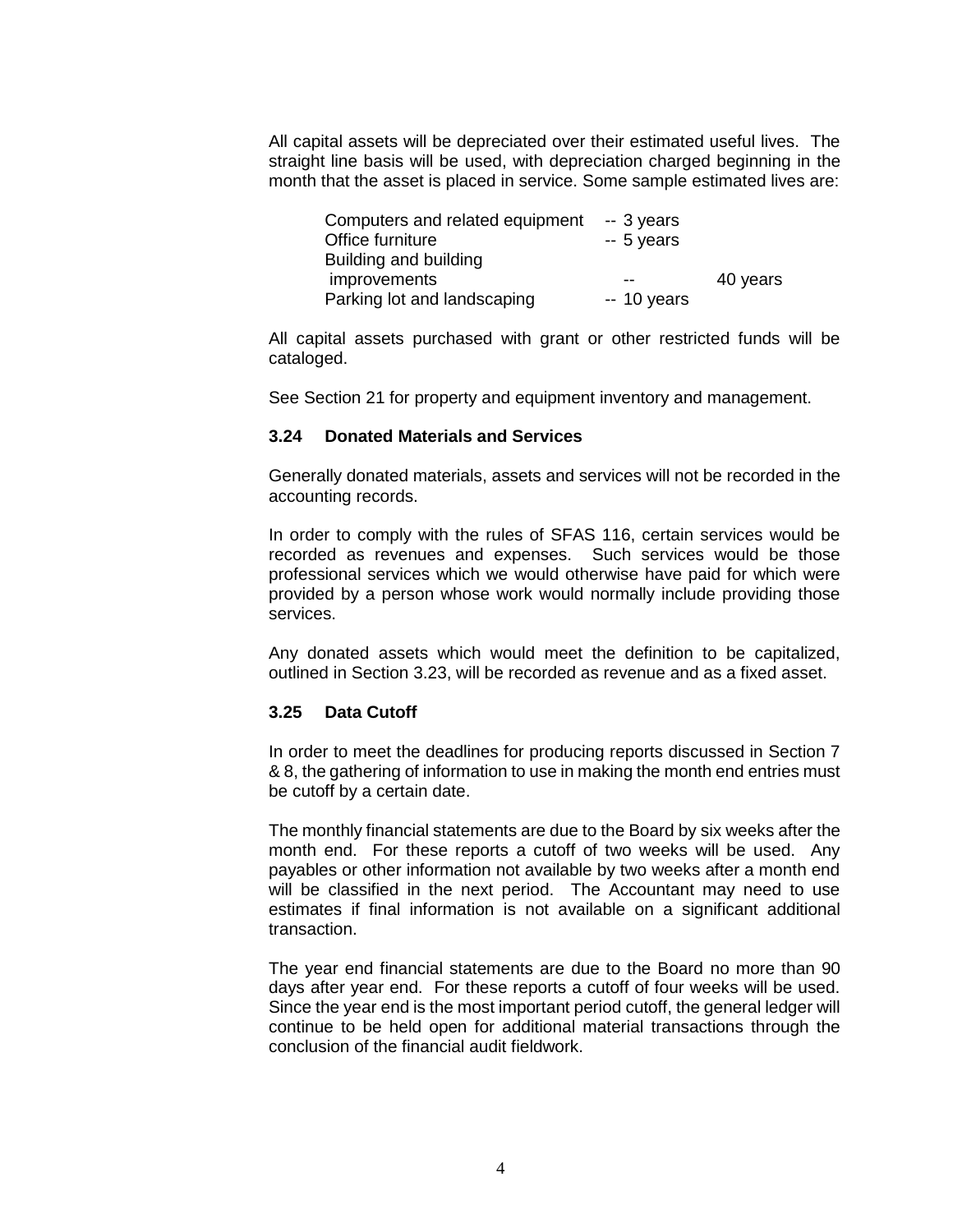#### **4.00 CASH DISBURSEMENTS**

#### **4.10 Policies**

The positions authorized to sign checks are; Executive Director, Board President, Board Vice-President and Board Treasurer. Only one signature will be required on checks. Anyone signing a check must review and initial the supporting invoice or other documentation. Individuals may not sign a check payable to themselves.

The Accountant will maintain the accounts payable system. Prior to payment, the Accountant will code each invoice, prepare the checks and organize the documentation.

The Accountant will determine payroll amounts based on timesheets and authorized rates. The Accountant will prepare the payroll checks.

#### **4.20 Procedures**

### **4.21 Capital Acquisitions**

Three bids are required for the purchase of budgeted capital assets in excess of \$2,000, if practical. The Executive Director selects a bidder. Board approval is required if the low bidder is not selected, or if bidding was not deemed practical by the Executive Director. Any capital assets not budgeted by the Board must be approved by the Board prior to soliciting bids.

#### **4.22 Supplies, Services, and Other Invoices**

Purchase requisitions may be generated by anyone in the office. The requisitions are turned in to the Executive Director for approval and given to the office assistant for order placement. The approved purchase requisitions are given to the Accountant and filed in the open order file.

When the goods or services are received, the Accountant pulls the purchase requisition and compares the order received to the packing slip and the purchase requisition for accuracy. The packing slip is attached to the purchase requisition and returned to the open order file until the invoice is received.

Mail is received and opened by the office assistant. All invoices are routed to the Accountant, who matches the invoice to the approved purchase requisition and the packing slip and determines an account coding for the transaction. The Accountant gives the invoice and support documentation to the Executive Director for approval to pay. The Executive Director initials the invoice indicating approval to pay, and approving the expense account coding proposed by Accountant. The Accountant enters the approved invoice into the A/P computer module and files all documents in the open invoice file until they are paid.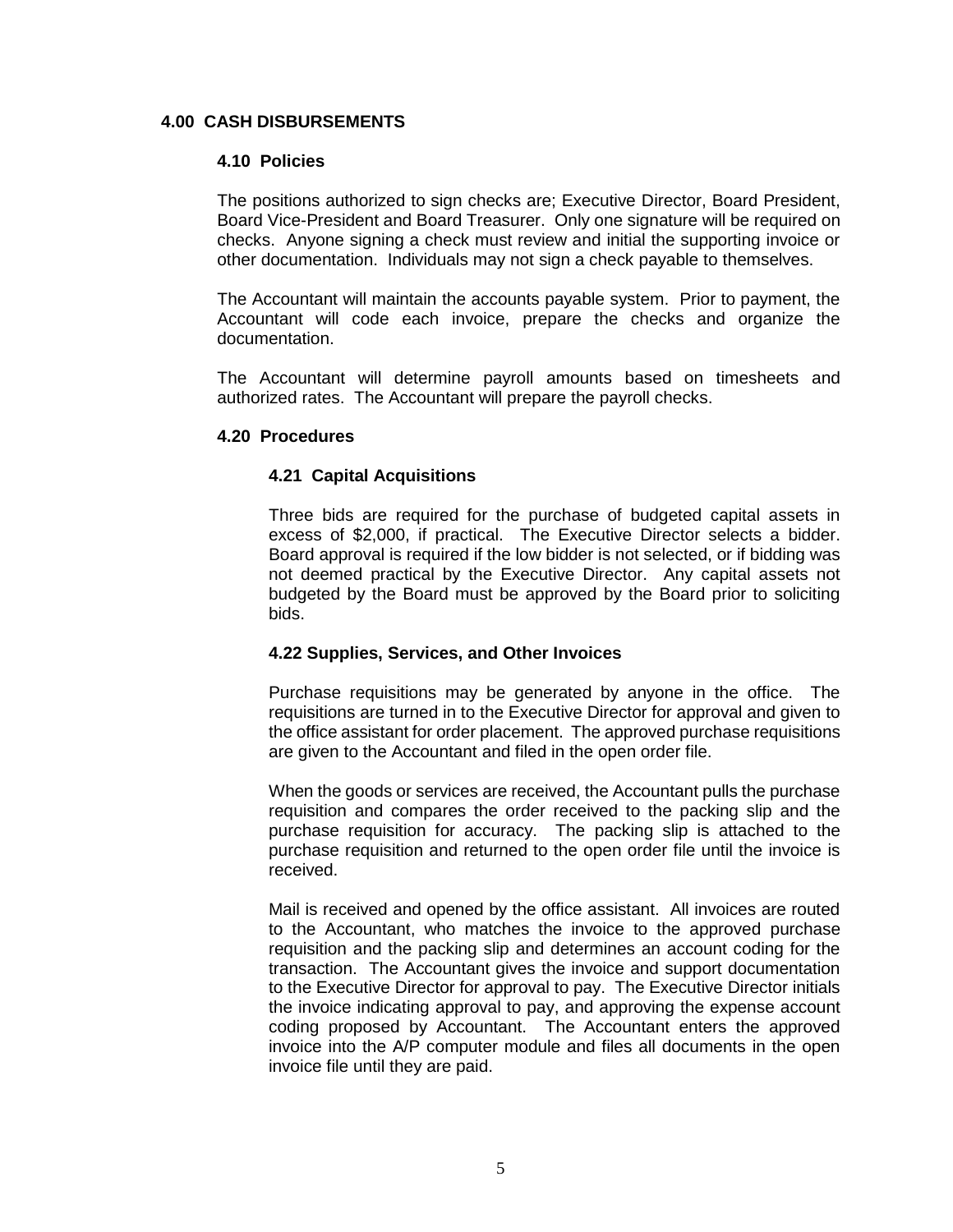### **4.23 Invoice Payment Procedures**

Invoices are paid on the 1st and the 15th of each month. Prior to generating checks, a pre-check report is generated which lists all outstanding payables with the due dates and amounts. The Accountant will indicate which invoices need to be paid. This pre-check report will be reviewed and approved by the Executive Director. Based on the approved pre-check report, the checks are printed from the A/P computer module, attached to the approved support documentation from the open invoice file, and given to the Executive Director for signature. The checks are sealed in envelopes by the check signer and the support documents are returned to the Accountant to be filed alphabetically by vendor.

# **4.24 Payroll Procedures**

Payroll is processed bi-weekly and is run and distributed every other Friday. The Executive Director forwards approved timesheets to the Accountant at the end of each period. Each timesheet must be signed by the employee and by the Executive Director. The Accountant totals up the timesheets and enters the totals into the computer payroll module. The checks are printed and presented to the Executive Director for review and signature. The pay rates used to prepare payroll will be based on signed memos from the Executive Director. The salary for the Executive Director will be based on a signed memo from the Board President.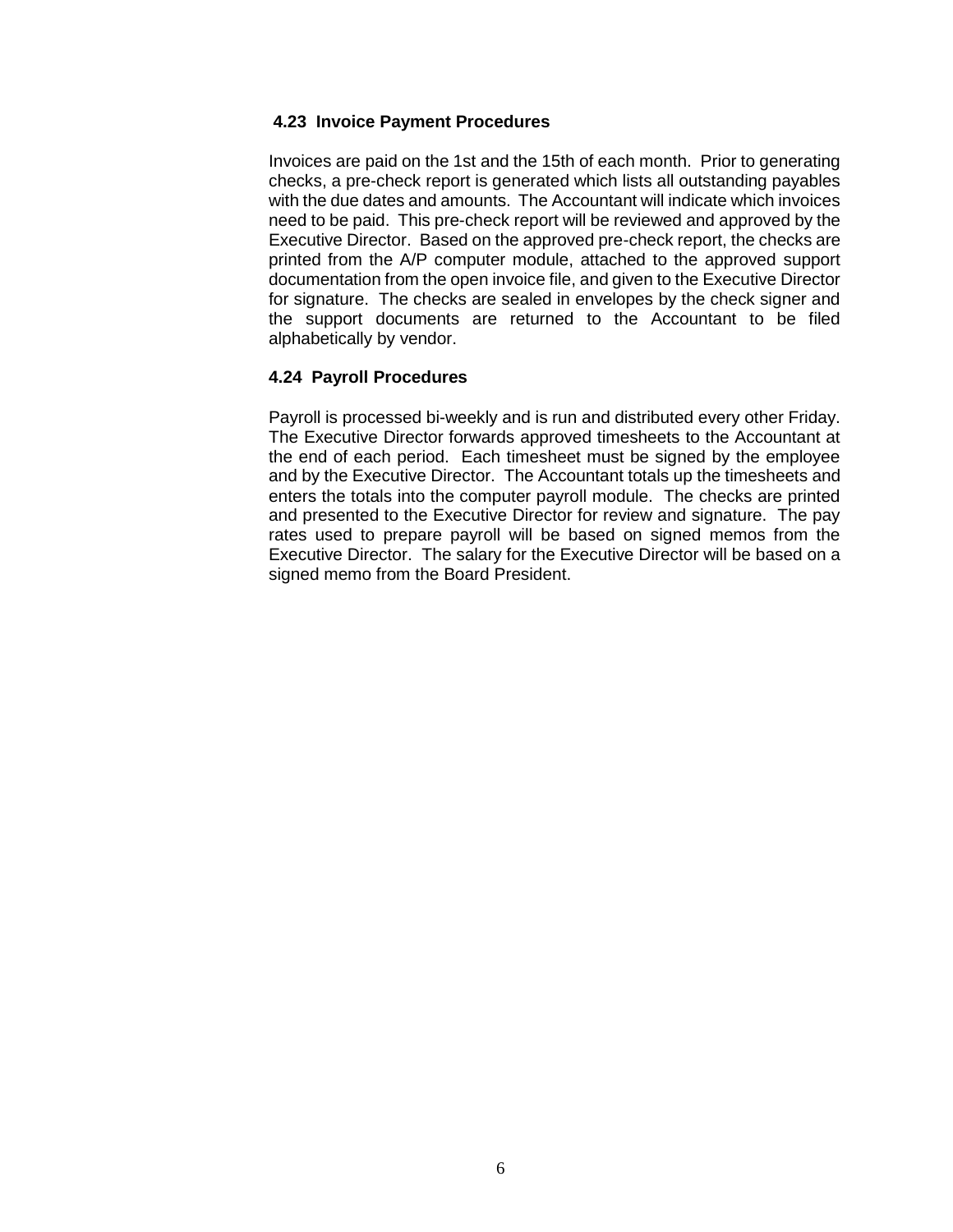#### **5.00 CASH RECEIPTS**

#### **5.10 Policies**

The Office Assistant or Operations Administrator will receive and open the mail in the presence of program person A in order to maintain dual control over receipts.

The Office Assistant will restrictively endorse all checks when received.

The bank deposit will be made daily by the Office Assistant.

If the Office Assistant is unavailable to perform these duties, the Executive Director will assign an employee other than the Accountant to carry them out.

Pre-numbered receipts will be used for any monies received directly from an individual.

### **5.20 Procedures**

All checks are restrictively endorsed, photocopied and entered onto a daily cash receipts log when the mail is opened.

Both the Office Assistant and program person A will sign the cash receipts log verifying its accuracy.

Payments made in person will be added to the cash receipts log. A photocopy of these checks and a copy of the pre-numbered receipt will be attached to the daily cash receipts log. The cash receipts log is totaled by the Office Assistant. A copy of the log is given with the check copies to the Accountant. A copy of the log is also given to program person B, for updating the property management software.

The Executive Director will use the original of the cash receipts log for review and to assist in their duty of reviewing the bank statements (see Section 6).

The Accountant will use the copy of the cash receipts log and the check copies to determine account coding and to enter the cash receipts into the computer.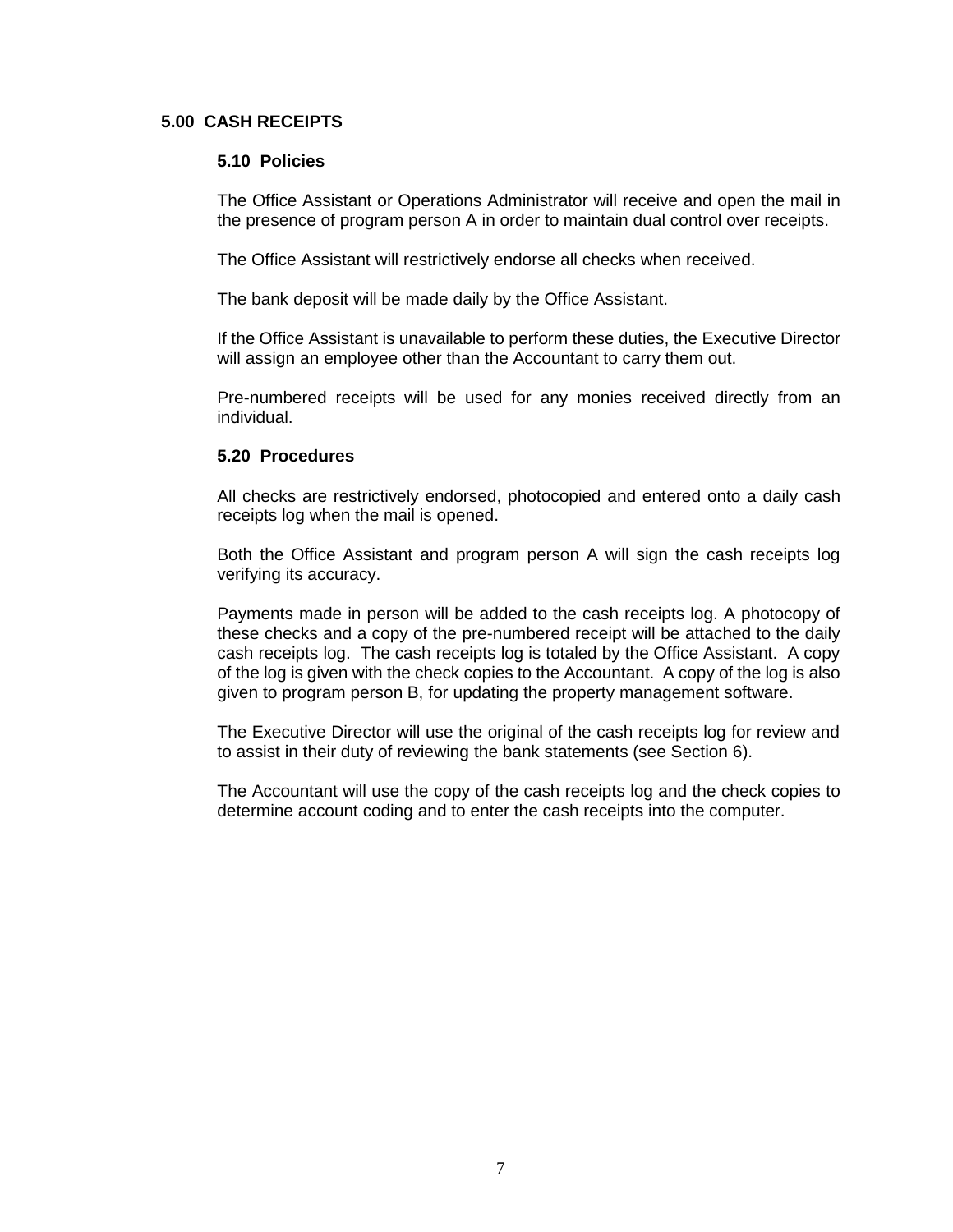#### **6.00 BANK RECONCILIATION**

#### **6.10 Policies**

The bank statements are forwarded to the Executive Director unopened.

Upon opening the statements, the Executive Director reviews the checks for unusual items or changes. The Executive Director compares selected deposits on the bank statement to the copy of cash receipts logs and reviews any account transfers.

The bank statements are to be reconciled by the Accountant on a monthly basis no more than one week after receipt of the statement. The general ledger and the reconciled bank statements will be adjusted to agree monthly.

#### **6.20 Procedures**

Upon receiving the bank statement from the Executive Director, the Accountant prepares the monthly bank reconciliation. See Section 18 for the form used to prepare the bank reconciliation. The bank reconciliations will reconcile the bank balance to the general ledger balance. A journal entry will need to be posted each month for items on the bank statements which are not already recorded in the general ledger. These reconciling items may include: interest earned, service charges, NSF checks, direct deposits and other debit or credit memos.

After the general ledger is reconciled to the bank statement, the monthly bank statement and cancelled checks and other forms and the actual reconciliation form are filed in the bank reconciliation file.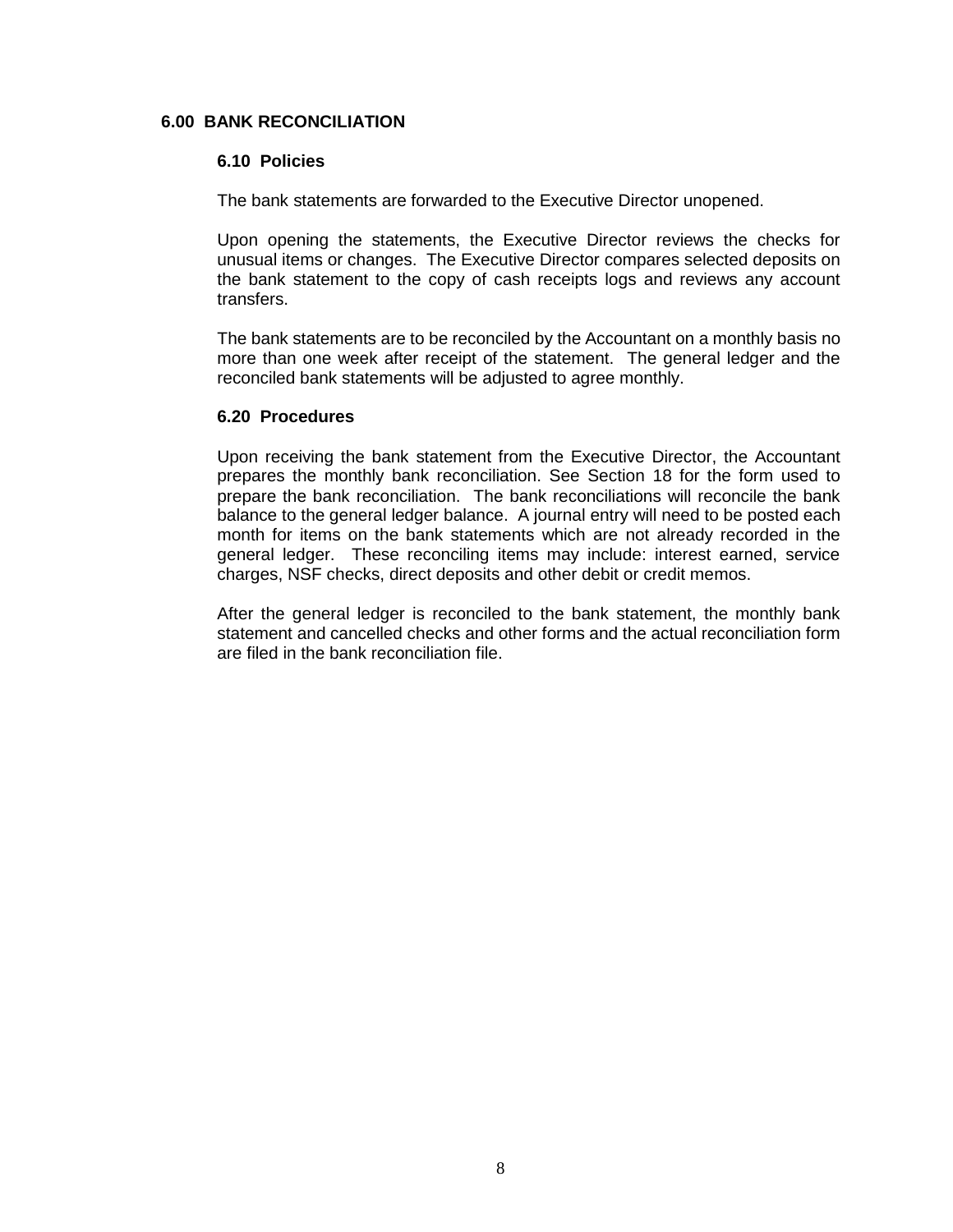# **7.00 END OF MONTH ACCOUNTING PROCEDURES**

#### **7.10 Policies**

The Accountant prepares the monthly financial statements

The Executive Director approves the financial statements before being sent to the Board of Directors. The financial statements should be to the Executive Director at least two days prior to the mailing of Board packets in order to facilitate this review.

The Board of Directors approves the monthly financial statements.

#### **7.20 Procedures**

The cutoff for information in the monthly statements is two weeks after the month end.

Upon completion of the monthly bank reconciliations, the Accountant will formulate the monthly journal entries. There are two types of monthly journal entries, those that remain consistent from month to month (recurring) and those that are specific to that month. The recurring journal entries (Section 18) are determined after the annual audit with the help of the CPA firm. These include depreciation and expensing of prepaid insurance. The specific journal entries include recording of principal/interest breakdown for the mortgage payment, interest and dividend income, bank transfers, NSF checks, bank charges, accrued wages and payroll taxes, receivables, etc.

The Accountant will maintain a file for each month which includes workpapers which document the balance of each balance sheet account. The file will also include copies of the grant billings. All balance sheet accounts will be reconciled monthly to help ensure that accurate statements are provided to management and the Board.

Once the final general journal entries are posted, the monthly financial statement is printed along with a copy of the general ledger for that month as well as the general journal entries posted.

The adjusted financial statements are to be delivered to the Board of Directors within three weeks after the end of the month.

The Accountant prepares a budget to actual expense report for the Executive Director and the Board of Directors to be included with the monthly financial statements.

The year end financial statements will be delayed for additional procedures (see Section 8.0).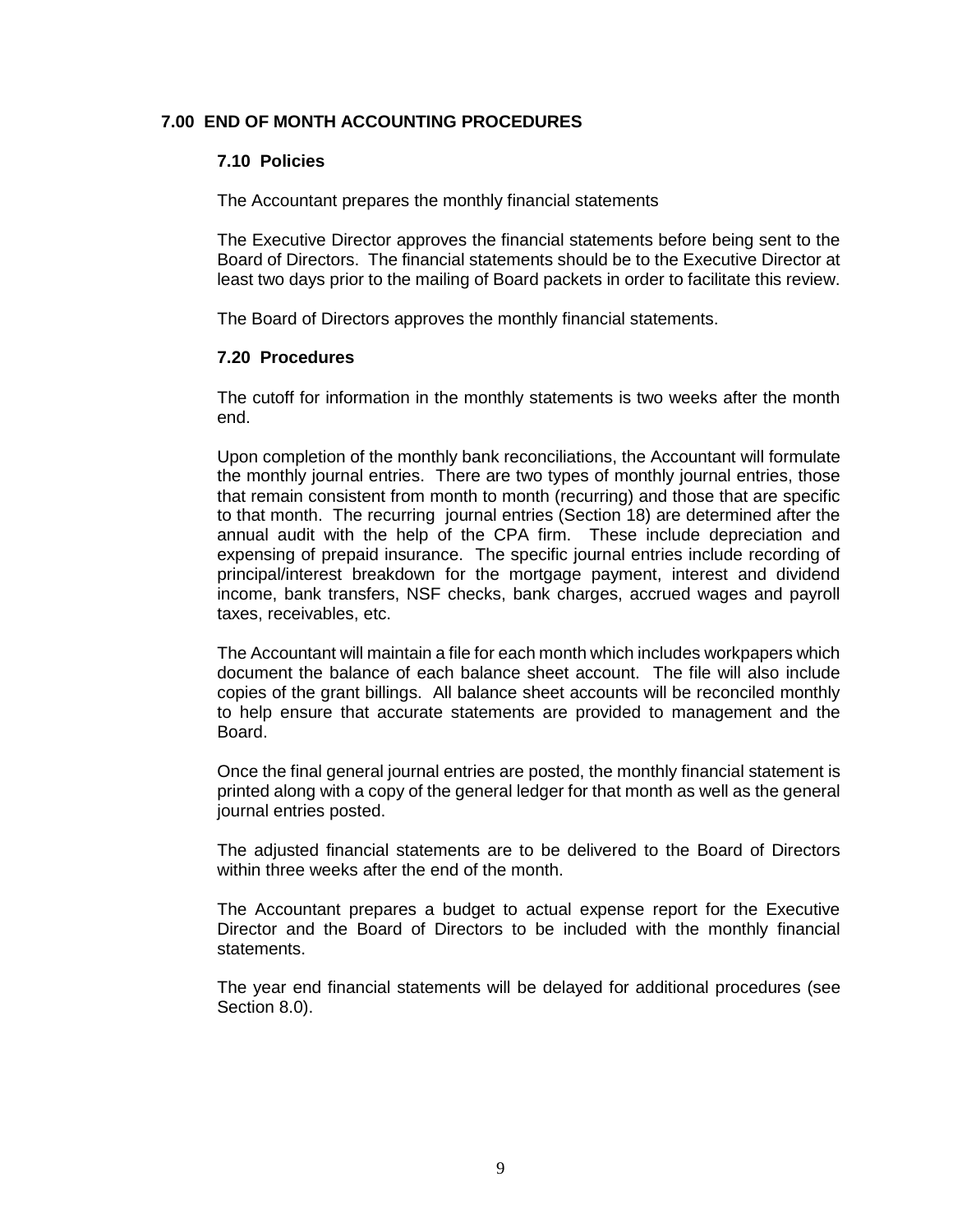### **8.00 END OF YEAR ACCOUNTING PROCEDURES**

#### **8.10 Policies**

The Accountant prepares the year end financial statements.

The Accountant is responsible for preparing for the annual financial audit and for working with the outside accountants to complete the audit.

The Executive Director approves the financial statements before being sent to the Board of Directors. The financial statements should be to the Executive Director at least one week prior to the mailing of the Board packet in order to facilitate this review.

The Board of Directors approves the year end financial statements.

The Accountant will arrange to move all records from the year which is closing to storage.

#### **8.20 Procedures**

The cutoff for December financial statements is extended to four weeks after year end.

Upon completion of the December financial statements, the preliminary year end report is run by the Accountant and given to the Executive Director for review.

The Accountant calculates the recurring entries (with the help of the CPA firm if needed) for the new year.

#### **8.21 Financial Audit**

The Accountant will contact the independent accountants as soon as the Executive Director signs the audit engagement letter to begin planning the scheduling and work needed to complete the audit. The Accountant will ensure that adequate space is provided for the independent accountants to work in our offices. This would include one or more large tables, space to keep our records provided to the independent accountants, light and electrical outlets.

The Accountant will work with the independent accountants to determine what confirmations will be required. This process will be completed as soon after year end as possible. The Accountant will oversee typing the confirmations. The Executive Director will sign the confirmations. The Accountant will mail the confirmations to the independent auditors.

The Accountant will be responsible for preparing as many of the schedules which the auditors will use as possible. The completed monthly reconciliations for December will partially fulfill this requirement.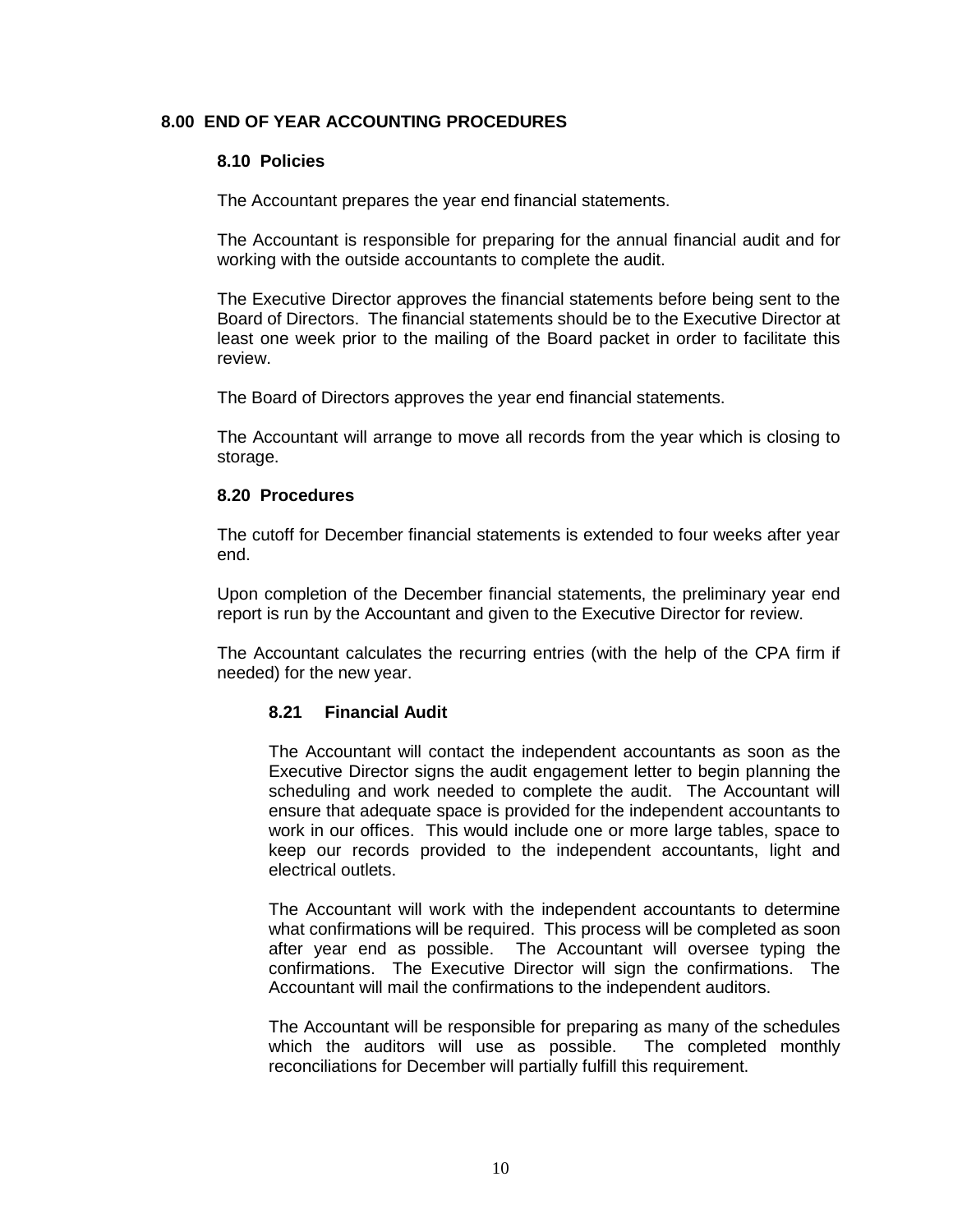Some of the information which needs to be organized and made available includes: the complete general ledger for the year, a chart of accounts, all bank statements and cancelled checks, all paid invoices, all cash receipts logs, all payroll records, including timesheets, payroll summaries for each pay period, 941s, UC-101s and W-2s, Board minutes for the year under audit through the most recent minutes available, grant contract files, printouts of the donor database, including all restricted donations, lease agreements, insurance policies, documentation for fixed assets capitalized and documentation for donated services or donated assets recorded in the general ledger.

The Accountant will be available at all times throughout the audit to facilitate the work of the independent accountants. The Executive Director will schedule some time to meet with the independent accountants as needed during the audit. The Office Assistant will also be available for any work which the Accountant may delegate to them.

The Accountant and Executive Director will plan a meeting with the independent accountants at the end of the audit to discuss any issues raised, review the audit journal entries, evaluate the audit process and plan improvements for the following year.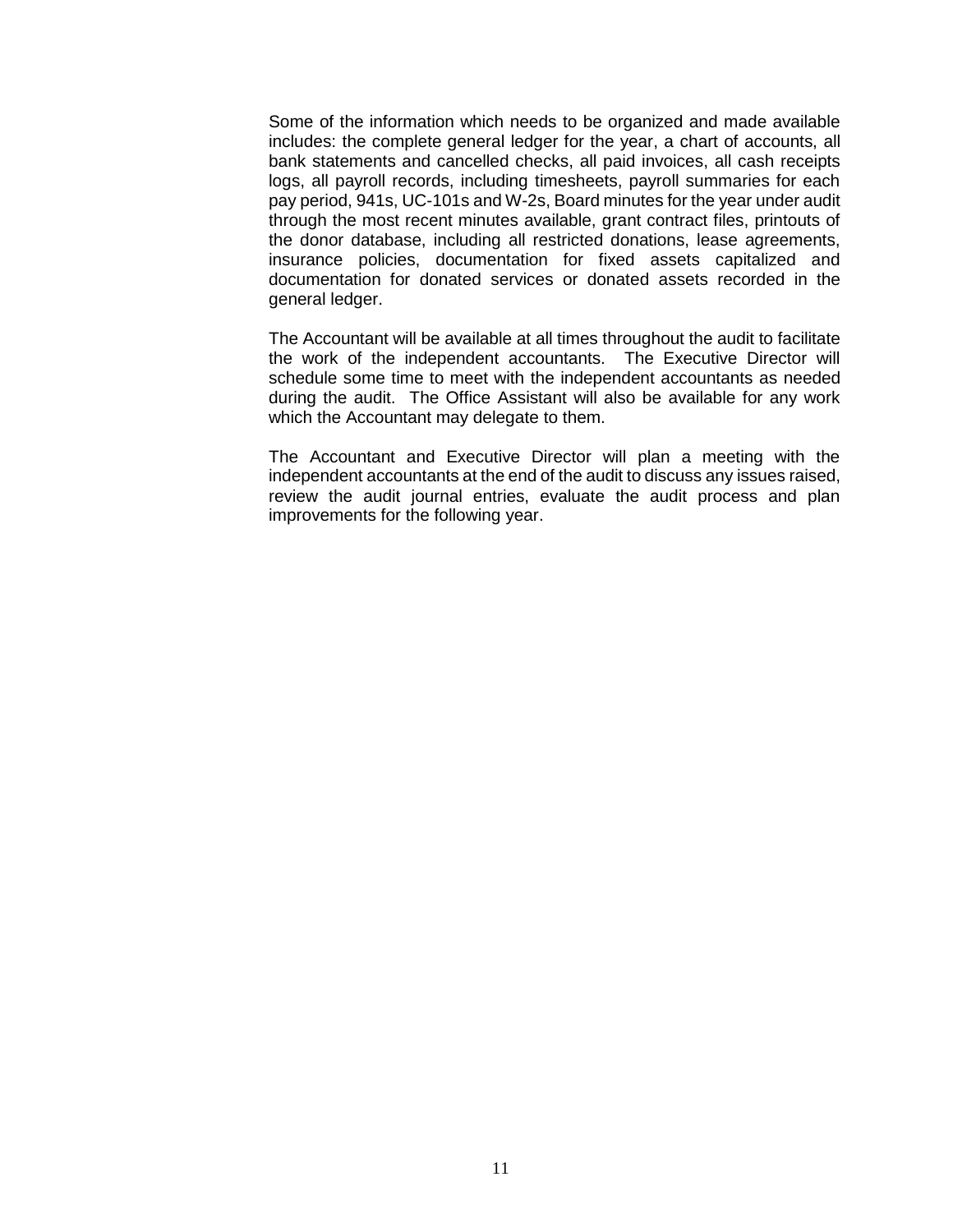### **9.00 COST ALLOCATIONS**

#### **9.10 Policies**

Beans and Rice, Inc. is required to follow various guidelines for allocating costs which benefit more than one program or grant. A cost allocation plan will be adopted each year which satisfies the requirements of all grants for that year. This cost allocation plan will need to be modified any time a new program is started or at the end or beginning of any fiscal year grants. Due to the frequent modifications to the cost allocation plan, it will be maintained outside of this accounting procedures manual (see Exhibit A).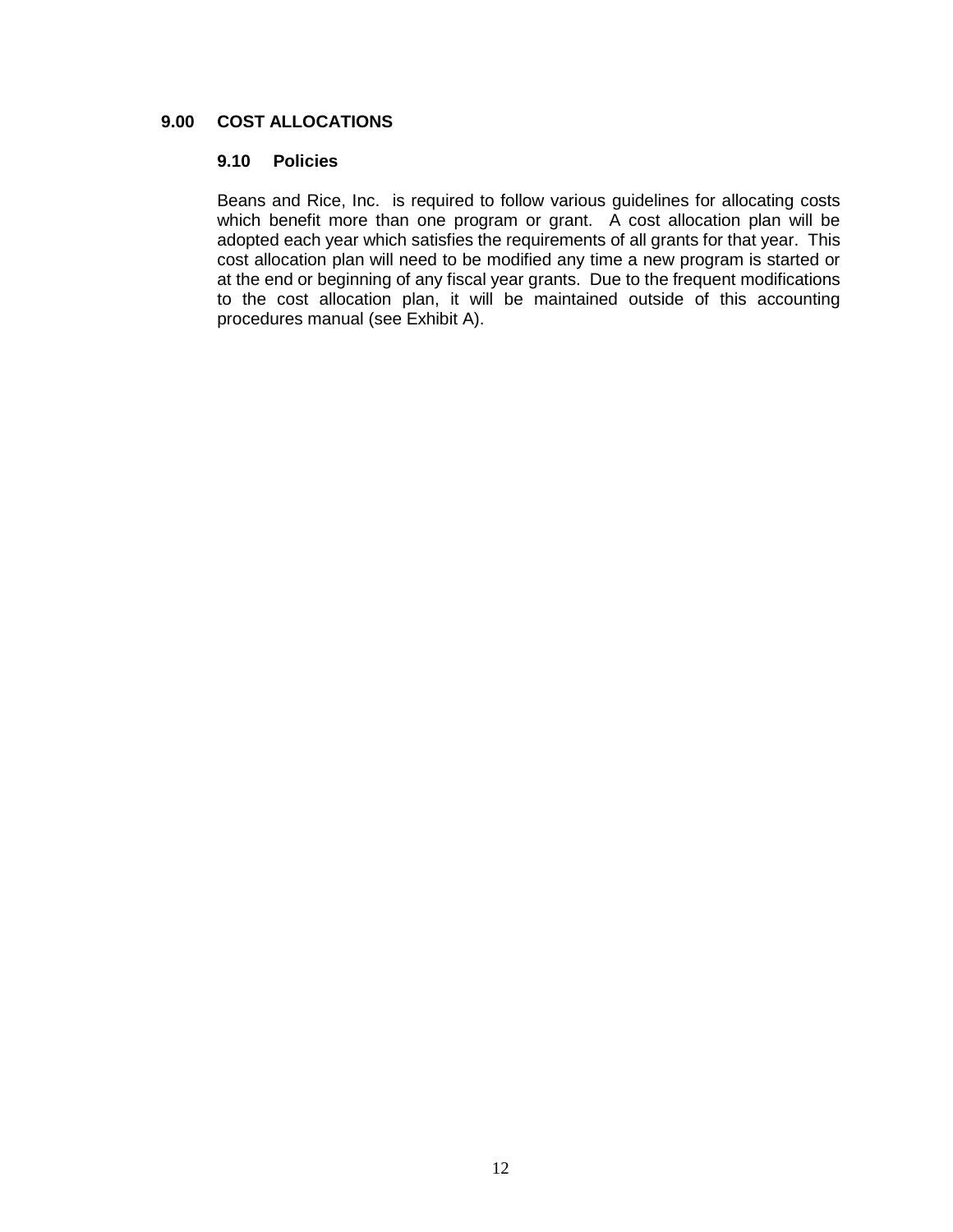#### **10.00 INVESTMENTS**

#### **10.10 Policies**

Cash not needed for immediate working capital will be transferred to interest bearing investments, unless the funds are designated for a particular account.

Beans and Rice, Inc. will maintain collateralization of the total at any one bank in excess of the FDIC coverage. If this is not deemed to be practical or cost effective, a second bank will be used.

The Board of Directors must approve any investments beyond the options listed below.

#### **10.20 Procedures**

Beans and Rice, Inc. will maintain a money market account at the same bank where the checking account is maintained. Certificates of deposit may also be used to invest excess cash. The Executive Director will initiate the transfer of funds or setting up new certificates of deposit based on the projected cash flow requirements and budgets of Beans and Rice, Inc.. The Accountant will prepare the projected cash flow requirements as requested by the Executive Director.

The operating reserve fund and any cash designated by the Board will be maintained in a money market account or certificate of deposit. The Board will specify the investment method for the operating reserve and for each designated fund, so that the timeline of the investment will match the timeline of the reserve or designation.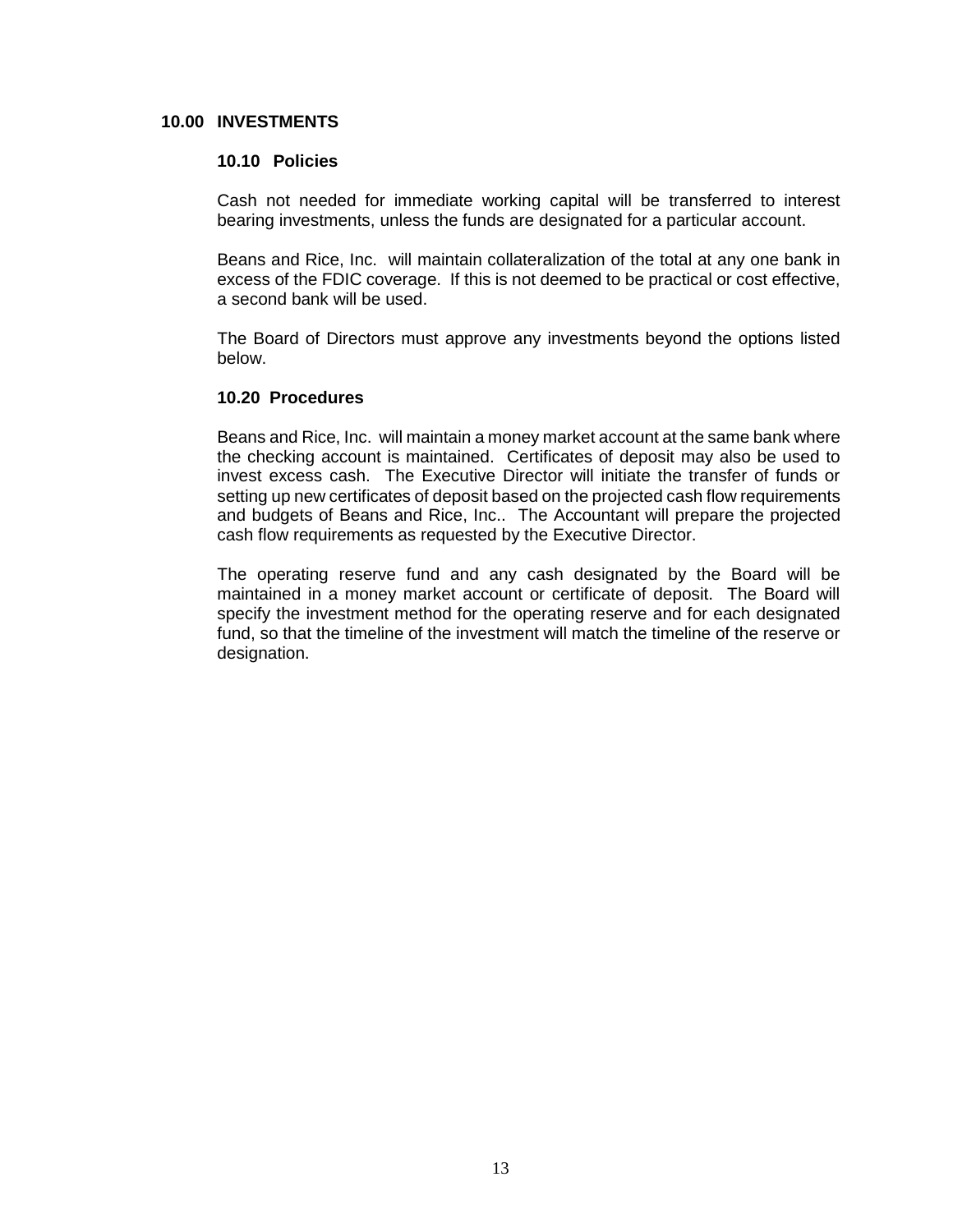#### **11.00 DEBT**

#### **11.10 Policies**

Board approval is required for incurring any debt of Beans and Rice, Inc. other than operating trade payables and budgeted payroll payables. The Executive Director will be authorized to negotiate such debt as needed by the Board of Directors.

Any loan covenants and restrictions will be reported to the Board when the debt is authorized. The Accountant will periodically review these covenants and report to the Executive Director if there are any violations or potential violations of the covenants.

#### **11.20 Procedures**

The Executive Director and Board President or Treasurer will sign any debt agreements after receiving full Board approval.

The Accountant will reconcile the general ledger debt balances to statements or amortization schedules each month. In addition, accrued interest will be recorded in the general ledger as needed.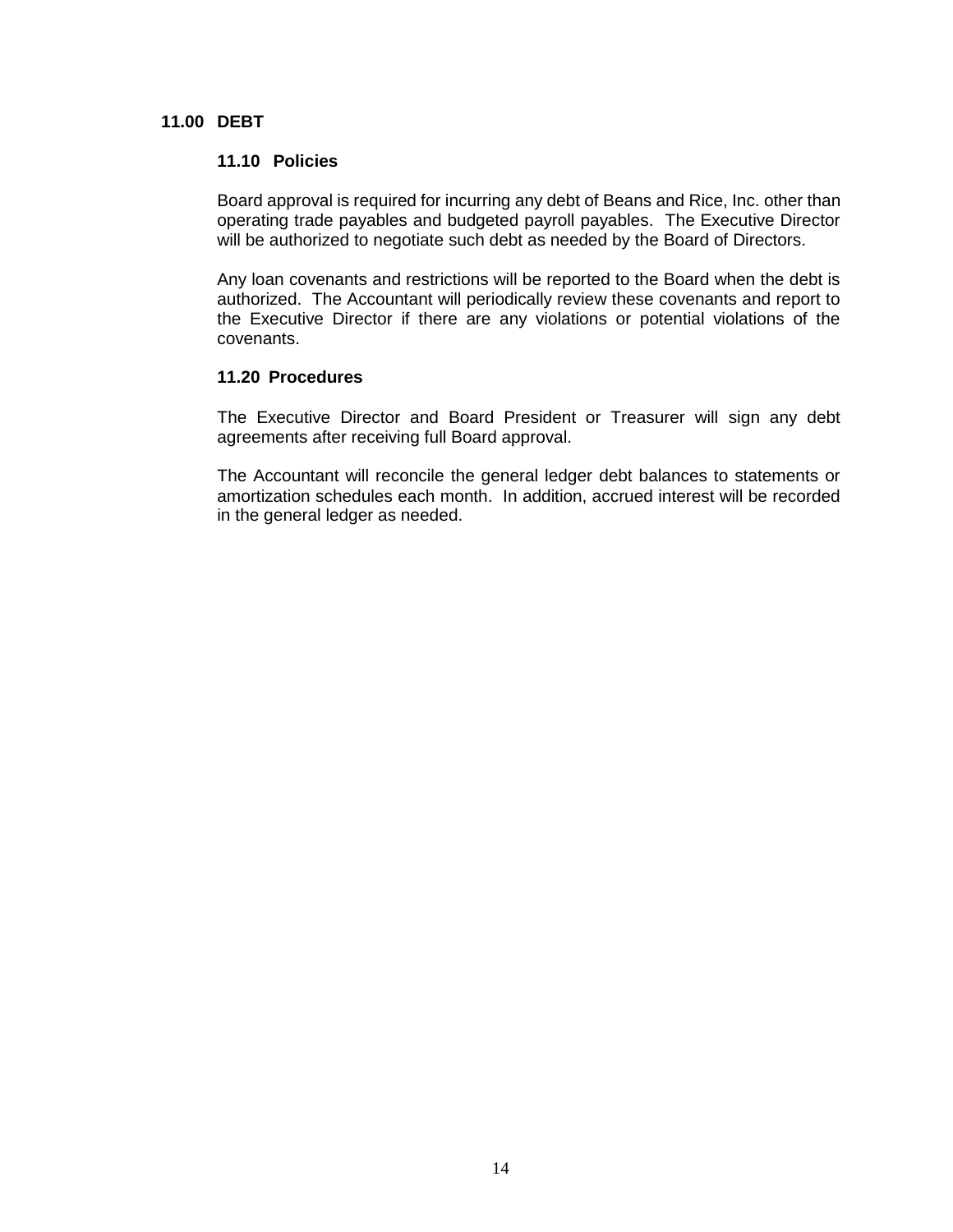#### **12.00 RESERVES AND DESIGNATED FUNDS**

#### **12.10 Policies**

Beans and Rice, Inc. will build and maintain an operating reserve to assist in maintaining financial stability. The target for the operating reserve will be six months of general operating expenses. This will be a cash reserve held separately from other funds of Beans and Rice, Inc.. The reserve may be invested consistent with the investment policy of Beans and Rice, Inc.. Any income of the reserve fund will stay in the reserve fund.

The Board of Directors may designate portions of the net assets of Beans and Rice, Inc. for specific purposes.

#### **12.20 Procedures**

During the annual budget preparation, the Board will review the operating reserve and set a target for funds to be set aside that year. The Executive Director will establish and maintain the operating reserve bank account as directed by the Board.

Designation of net assets will be made by resolution of the Board. A purpose and timeline must be specified for each designated fund. The designation may also specify whether a separate cash fund is to be used.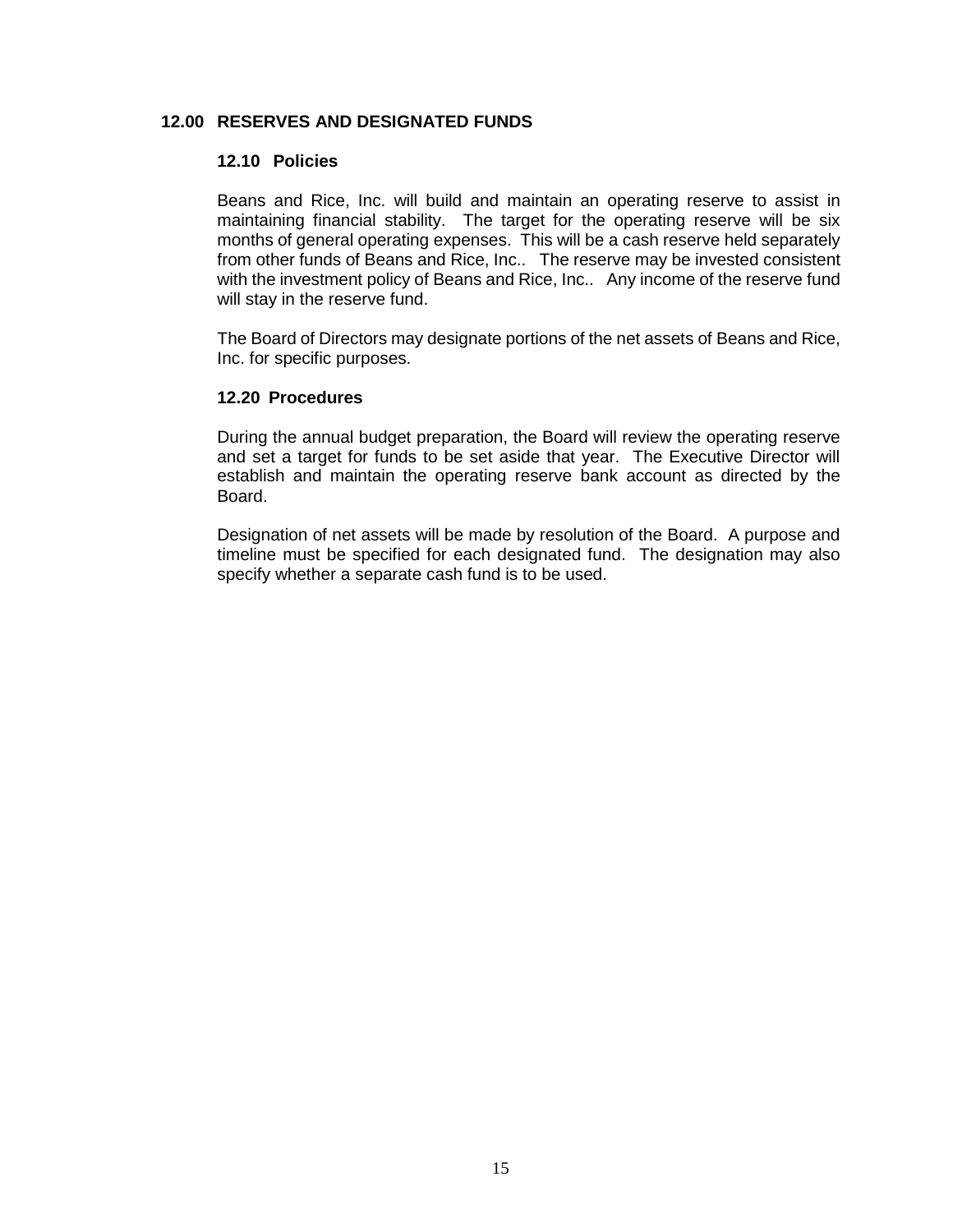#### **13.00 INTERNAL CONTROLS AND FINANCIAL AUDIT**

#### **13.10 Policies**

The review of internal controls and the annual audit are two of the most important procedures the Board has for fulfilling its fiduciary responsibilities to Beans and Rice, Inc..

Internal controls pertaining to the accounting records are established by the Executive Director and Board Treasurer in consultation with the Accountant.

The Board of Directors selects the public accounting firm which will perform the year end financial audit. The financial audit report is presented to the Board of Directors who has the authority to approve the audit.

#### **13.20 Procedures**

Whenever there is a change in administrative personnel or a change in the operating structure of the organization, the Treasurer and Executive Director will meet to determine that the internal control system continues to meet the needs of Beans and Rice, Inc.. If appropriate, the changes will be reflected in this accounting procedures manual.

The key features of the internal control system are that the Accountant and program person B, who maintains the property management software, are not involved in handling checks and cash received, signing checks, transferring money or establishing cash accounts or investments and do not receive the unopened bank statement. The other aspect of this is that the Accountant reviews the transactions of the other employees and is responsible for noting any problems to the Executive Director or directly to the Board Treasurer or President.

The Board of Directors will approve, as part of the budget process, the public accounting firm to perform the annual audit.

The Board Treasurer will attend the audit exit conference at the conclusion of the audit. The public accounting firm will present the audit to the Board each year. The Board will review and approve the financial audit.

The Accountant and Executive Director will be responsible for scheduling the audit, preparing the information needed by the auditors and answering questions during the audit.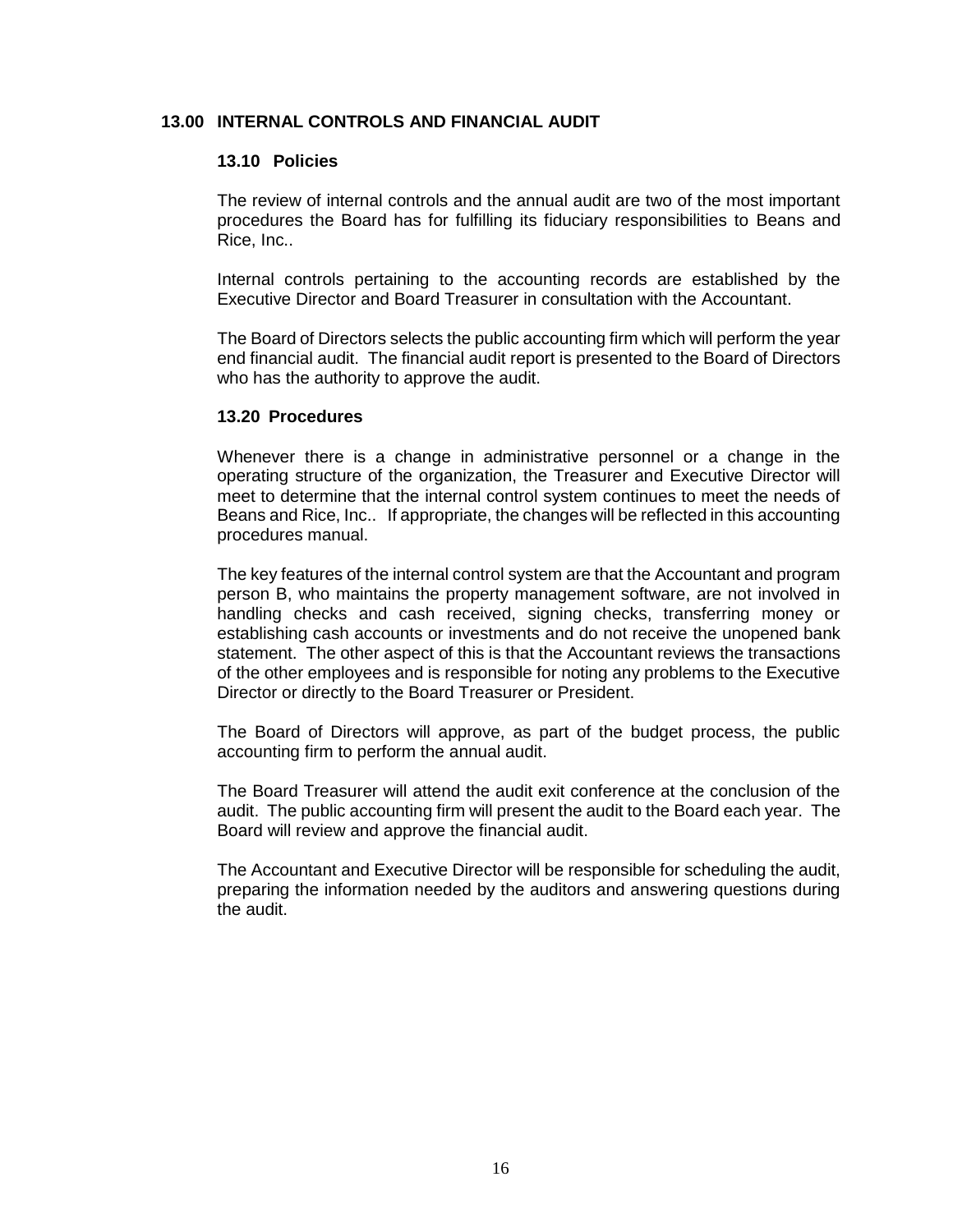#### **14.00 COMPLIANCE**

#### **14.10 Policies**

In order to continue receiving government grants and restricted donations, Beans and Rice, Inc. must have systems in place to ensure compliance with the restrictions imposed by those grants and restricted donations.

The Accountant is designated as Beans and Rice, Inc. 's compliance officer and will be responsible for overseeing the compliance with all applicable grant restrictions.

The Executive Director will be responsible for communicating the nature of all donor restrictions to the Accountant. This information will used to ensure that the General Ledger restricted donations account will reflect the restricted donations and the spending of those restricted amounts, as appropriate.

#### **14.20 Procedures**

#### **14.21 Compliance Committee**

A compliance committee will be chaired by the Accountant and consist of the Executive Director and primary program personnel. The Accountant will be responsible for discussing new compliance requirements in the grants which fund the programs with the committee. The Accountant will be responsible for preparing a report documenting how WH, is ensuring compliance with grant rules in each grant program. The Accountant will also produce a similar report for overall compliance procedures of the agency. These reports, plus any correspondence with granting agencies regarding compliance issues, will be kept in a central compliance file.

The compliance committee will also oversee the maintenance of grant files. The grant files will contain the final signed copy of the grant, any addenda, and correspondence.

#### **14.22 Restricted Donations**

The Executive Director will maintain a record of all restricted donations in the donor database so that periodic reports of the year's cumulative restricted donations can be produced. When a restriction has been satisfied, that will be noted in the database. If appropriate, the Executive Director will be responsible for communicating the satisfaction of the restriction to the donor.

The Executive Director will forward copies of each month's new and outstanding restricted donations to the Accountant. The Accountant will create a journal entry each month to ensure that the restricted donations are correctly presented in the financial statements.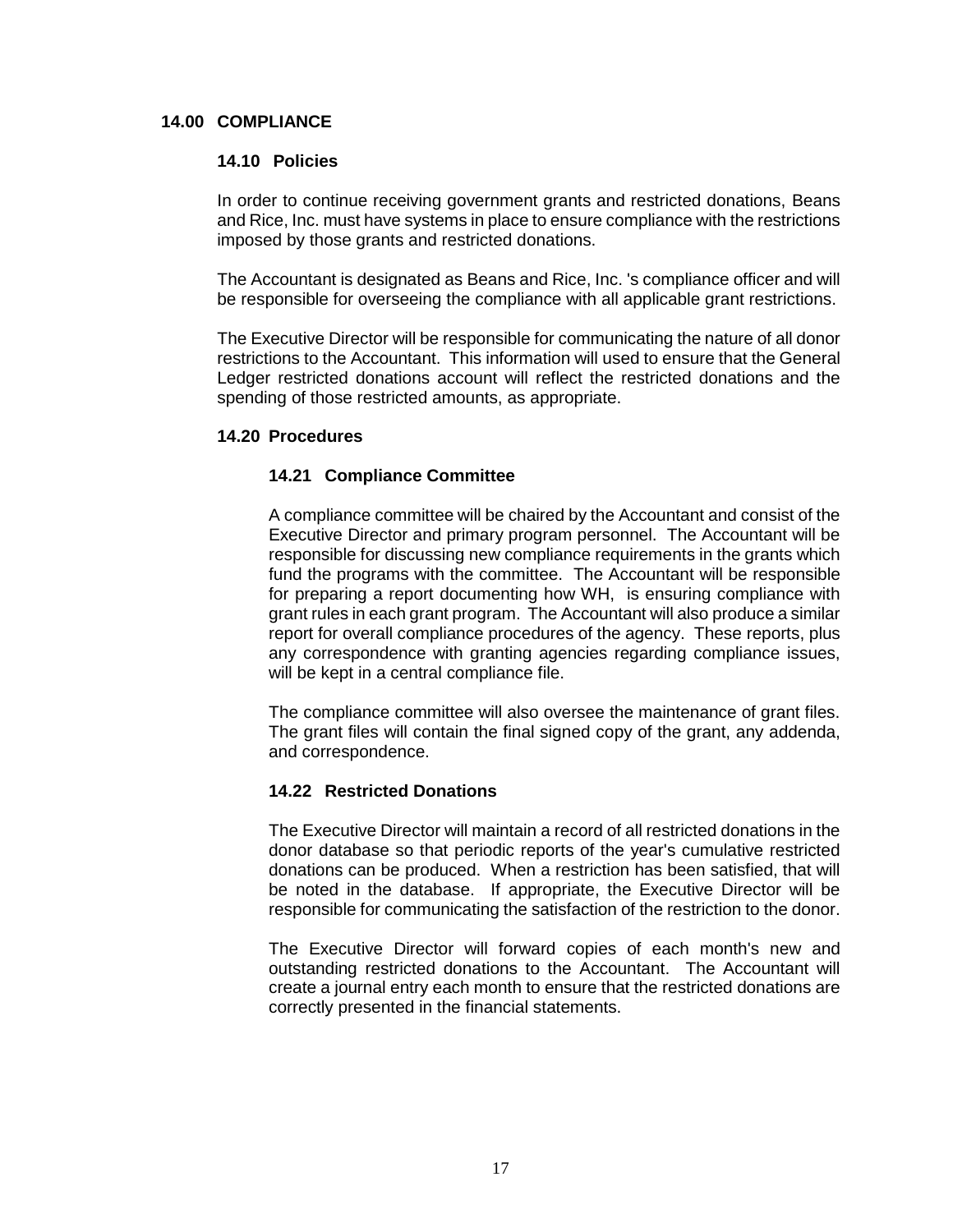#### **15.00 BUDGETING**

#### **15.10 Policies**

The Board of Directors is responsible for guiding the budget process and for approval of the annual budget.

The Executive Director and Accountant will be responsible for preparing the proposed budget.

#### **15.20 Procedures**

The budgeting process will begin in September for the following fiscal year. This will allow for eight months of results to be used in planning the budget.

All budget documents will be submitted to the Accountant by September 30 for consolidation into an overall agency budget. The Executive Director and Accountant will then review this to determine if there are any obvious areas which may need to be reworked. The collated budget will be submitted to the Finance Committee by October 15 for review and feedback. Any further revisions will be made and the budget presented to the Board by November 15.

The responsibility for each area of the budget is as follows:

Executive Director -- Program revenues and expenses, fundraising revenues and expenses, donations revenue, operations expenses, and capital budget.

Accountant -- Accounting expenses, investment income, projected balance sheet.

Board Treasurer -- Board and committee expenses.

After completion and approval of the budget by the Board of Directors, the budget will not be modified for subsequent activities.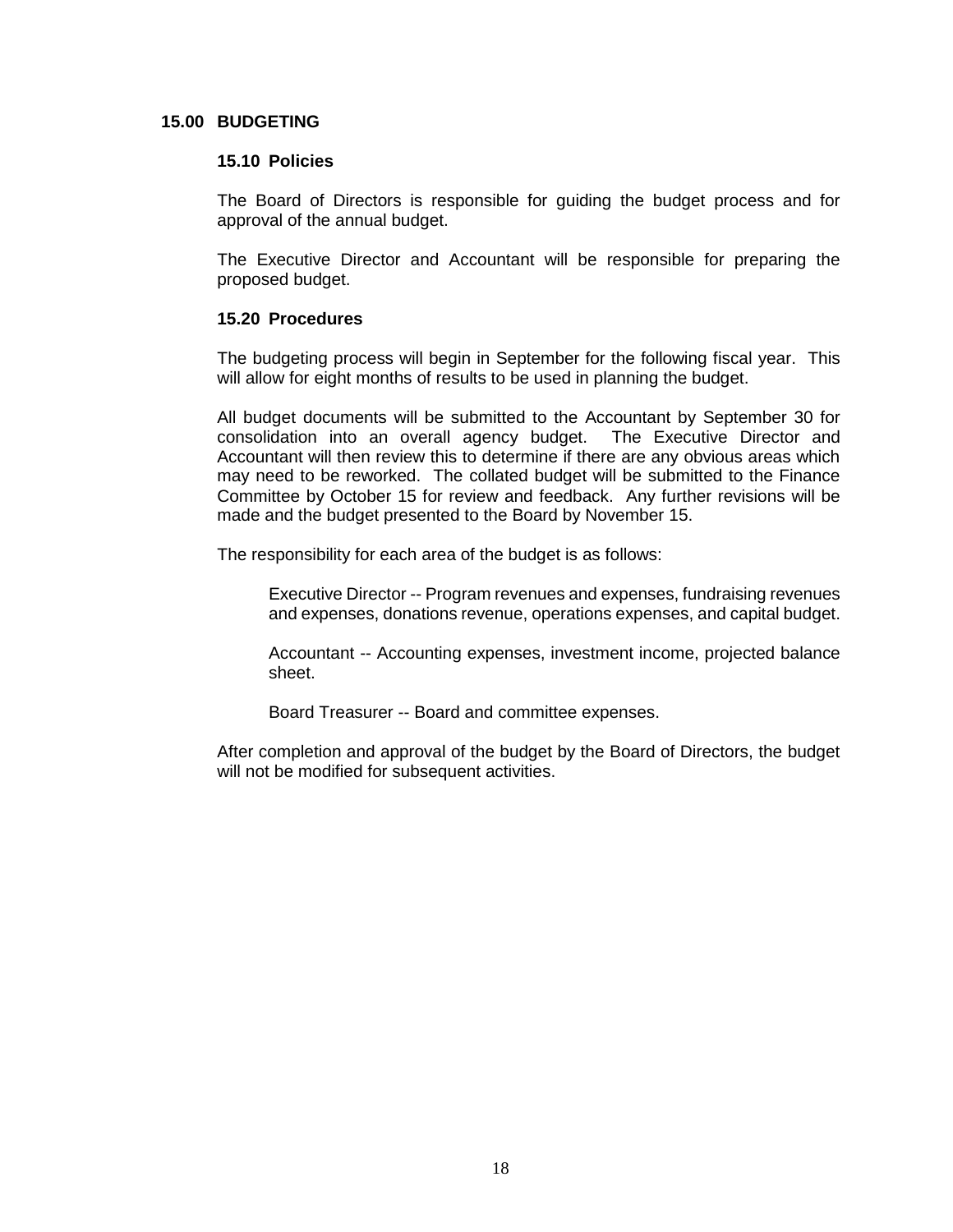#### **16.00 COMPUTER AUTHORIZATION AND BACKUP**

#### **16.10 Policies**

The accounting computer and software will have access controlled by passwords. The Executive Director will control the master password. The Accountant will be given a complete system password and will control which other personnel will be given passwords.

The accounting computer will be backed up regularly. The Accountant is responsible for carrying out this backup.

The Accountant is responsible for maintaining the disaster recovery plan for the accounting software and for periodically testing the plan.

#### **16.20 Procedures**

#### **16.21 Passwords**

The Accountant will maintain a record of all authorized users and the level of password access each user has. Passwords will be changed once each year in June.

#### **16.22 Backup**

The back up procedures are designed to maintain records of various periods until that period is closed.

An annual tape backup will be maintained of the accounting data prior to the close. This tape will be maintained until the subsequent year accounting data is backed up and closed.

A monthly tape backup will be maintained of the accounting data for each month until that month is again backed up the subsequent year.

A weekly tape backup will be maintained of the accounting data for each week, as of Friday evening until that week is backed up the subsequent month.

A daily tape backup will be maintained of the accounting data for each day that work is performed until that day is backed up the following week.

A copy of all tapes will be kept in a fireproof tape safe in the office. A copy of the annual and monthly tapes will be taken home by the Accountant for storage. The Executive Director and the Accountant will have keys to the fireproof safe.

The Accountant will ensure that the appropriate backups are made at the end of each day.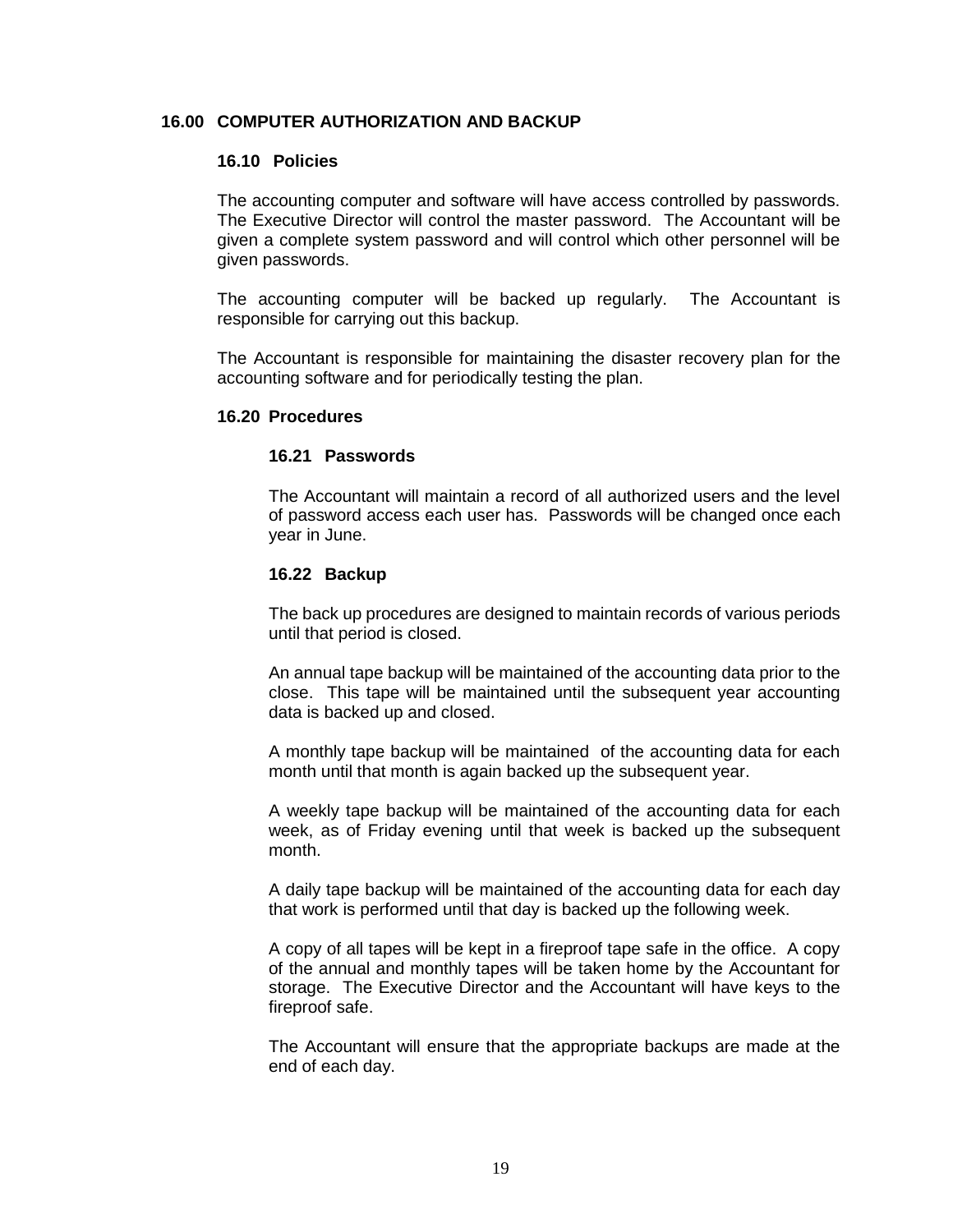#### **16.23 Disaster Recovery**

In the event of the serious damage to the offices of Beans and Rice, Inc. arrangements have been made to process certain accounting records at the offices of ABC Nonprofit located across town. Since the disasters we are anticipating would be localized in nature, such as fire or tornado damage, we have not set up recovery plans with other agencies in another part of the State.

ABC Nonprofit has agreed to provide us with one workstation and desk with access to their printers. In exchange we have agreed to provide them with the same services in the event of disaster at their offices. We are required to provide one business day's notice so that they may arrange the items we will need to use.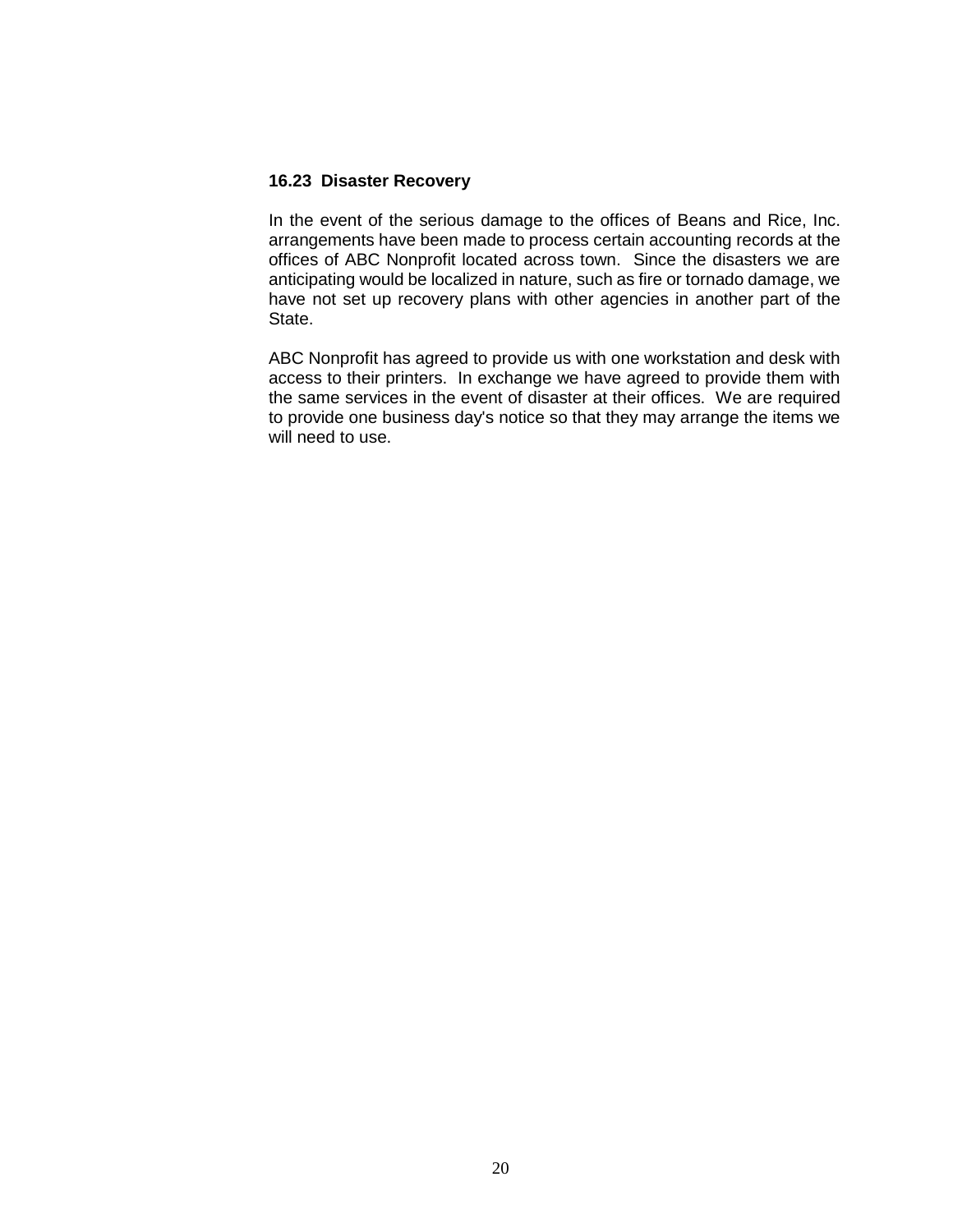# **17.00 ACCESS TO RECORDS AND RECORD RETENTION**

#### **17.10 Policies**

The records of Beans and Rice, Inc. are generally open to public inspection due to IRS rules, open records laws and the spirit of public service. However, certain information is not open to public examination and may only be released with the permission of the Executive Director. Questions in this area are to be resolved by the Executive Director. If the answer to a request is unclear the Executive Director may contact Beans and Rice, Inc. 's attorney for a consultation.

Record retention is governed by various rules, statutes of limitations and common sense. Certain documents must be retained indefinitely, while others may have little use after a year.

#### **17.20 Procedures**

#### **17.21 IRS Forms**

Payroll tax forms are not public information and will not be released.

IRS Forms 990 and 990A, the exempt organization information returns, must be made available to anyone upon request. The specific rules are outlined in the instructions for form 990. All pages, schedules and attachments, except the detailed schedule of contributors must be made available. The prior three years of 990s and 990As must be available upon request for free review in our office. If the requestor wishes to have a copy, that will be provided immediately or may be mailed to the person. We ask that the person pay the legally allowed fee of \$1 for the first page and 15 cents for each additional page, plus actual postage, if applicable.

The application for exempt status, Form 1023, and the IRS determination letter are also available to anyone upon request for a free review in our office. Copying charges are the same as for the 990 if the person wishes to take a copy. The specific rules are outlined in the instructions for the form 990.

The Accountant is responsible for furnishing copies of these documents to the receptionist in a form suitable for public release. The receptionist will keep a copy of each form and make photocopies if requested.

#### **17.22 Wisconsin Annual Charitable Organization Report**

Although public disclosure by our organization is not required, the Wisconsin report is available to the public from the State Department of Regulation and Licensing. For this reason, we will make this return available with the forms 990 and 990A.

#### **17.23 Personnel Records**

All requests for personnel records, job references and credit inquiries will be referred to the Executive Director.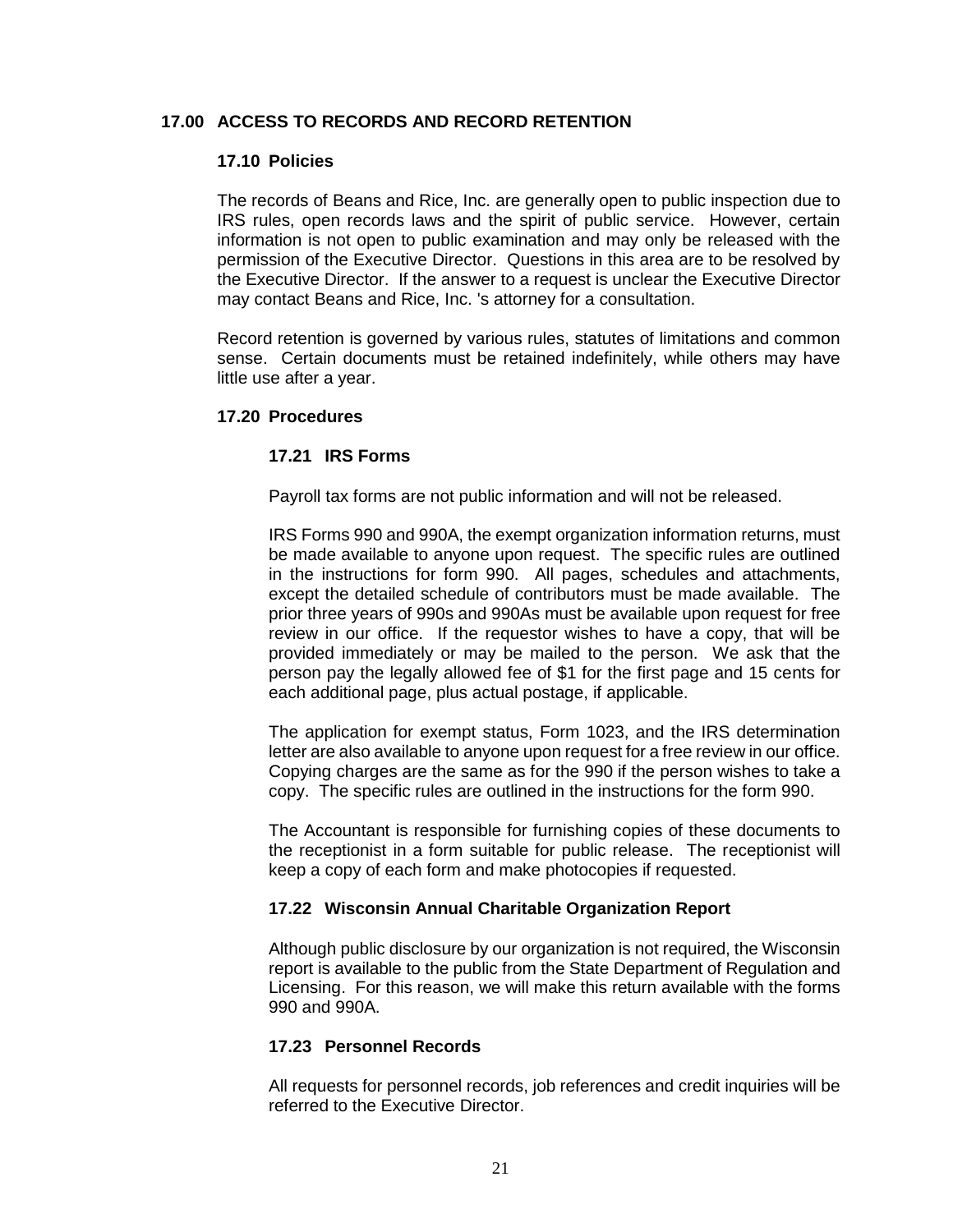# **17.24 Financial Information**

Financial statements and other financial information is regularly distributed to Beans and Rice, Inc. employees and the Board. This information is not to be made available to persons who are not regularly authorized to receive that particular report. Any such requests for information must be approved by the Executive Director.

# **17.25 Records Retention**

A schedule of record retention follows. Any discarding of records should follow this schedule. However, prior to discarding of records, the permission of the Executive Director and the Accountant are required to ensure that they have no reason that an exception should be made to the policy. All discarded documents are to be shredded or sent to our recycling company, which has a confidentiality agreement with us.

For tax purposes, records should be maintained until the expiration of the statute of limitations. Generally, that period expires three years after the later of the due date of the return or the date filed. While there are a few exceptions to this rule, the three-year period normally should be adequate.

For non-tax purposes, records should be maintained only as long as they serve a business purpose or until all legal requirements are met. Unfortunately, there are not specific standards that will cover all situations. The following are some of the factors that should be considered:

Federal, state, and local statutes and regulations Industry requirements or standards Potential claims or litigation Contract requirements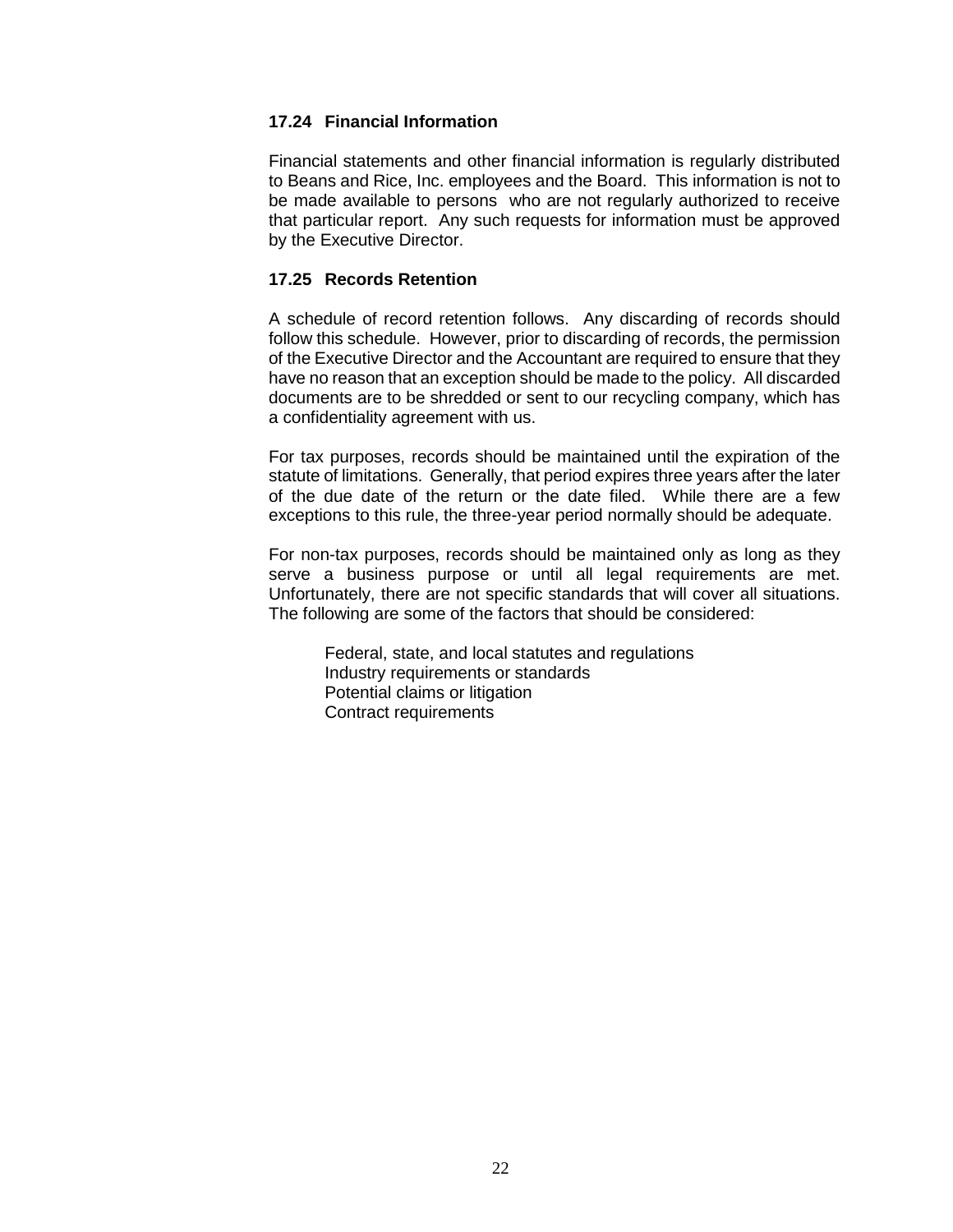# RECORD RETENTION SCHEDULE

Type of Retention Period Record (Years)

| Accident reports & claims 7*       |
|------------------------------------|
|                                    |
|                                    |
|                                    |
| Bank statements, reconciliations 4 |
|                                    |
|                                    |
| Cancelled checks - general  4**    |
| Capital stock & bond records  P    |
|                                    |
| Check vouchers, stubs 4            |
|                                    |
| Correspondence                     |
|                                    |
| Routine with customers or vendors1 |
|                                    |
|                                    |
| Damage and theft reports 7         |
|                                    |
|                                    |
| Depreciation schedules7*           |
| Employee records                   |
|                                    |
| Disability, unemployment claims  7 |
| Employment applications  4         |
| Expense reports 4                  |
|                                    |
| Time reports, earnings records  4  |
| Withholding & exemption            |
| certificates (W-2, W-4, etc.) 4*   |
| <b>Financial reports</b>           |
| Annual, audited P                  |
|                                    |
| Freight bills, bills of lading 4   |
| Insurance policies & records  4    |
| Internal reports, memos, work      |
|                                    |
|                                    |
| Inventory records  4               |
| Invoices                           |
|                                    |
| Sales & general expenses  4        |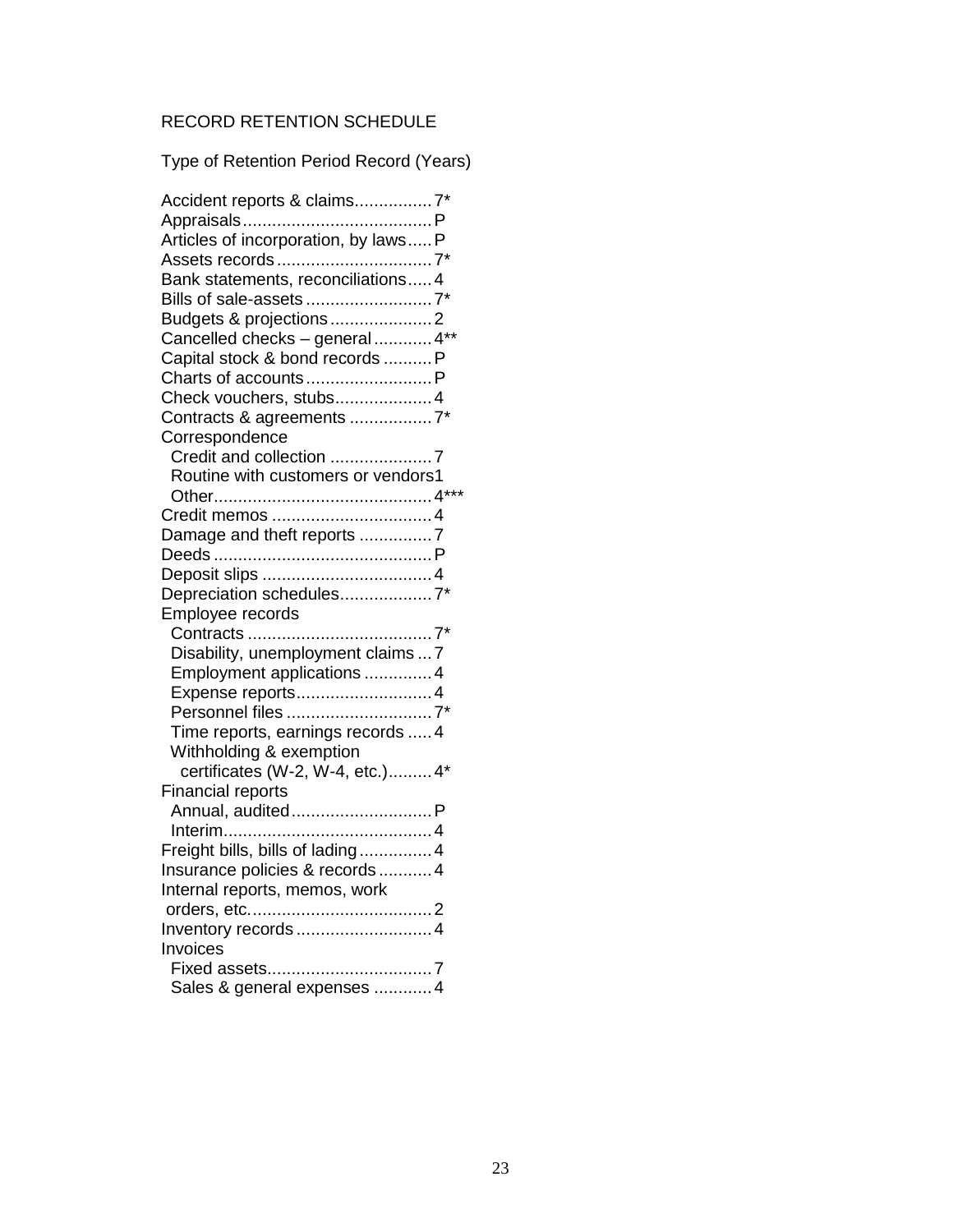| Ledgers & journals                 |  |
|------------------------------------|--|
| Cash receipts & disbursementsP     |  |
| General ledger, journal entriesP   |  |
|                                    |  |
| Purchases & sales7                 |  |
| Subsidiary ledgers (receivables,   |  |
| payables, etc.) 7                  |  |
|                                    |  |
|                                    |  |
|                                    |  |
|                                    |  |
| Pension & profitsharing records  P |  |
| Petty cash records 4               |  |
| Purchase orders, invoices4         |  |
| Receiving reports4                 |  |
| Repair & maintenance records4      |  |
|                                    |  |
|                                    |  |
| Tax returns and related records    |  |
|                                    |  |
|                                    |  |
|                                    |  |
|                                    |  |

P means records should be kept permanently

\* Retention period begins with settlement of claims, disposal of asset, termination of contract, etc.

\*\* Some should be kept longer, e.g. checks for tax payments should be kept with the tax returns, checks for asset acquisitions should be kept with bill of sale, etc.

\*\*\* Legal and important correspondence should be kept as long as the documents to which they relate.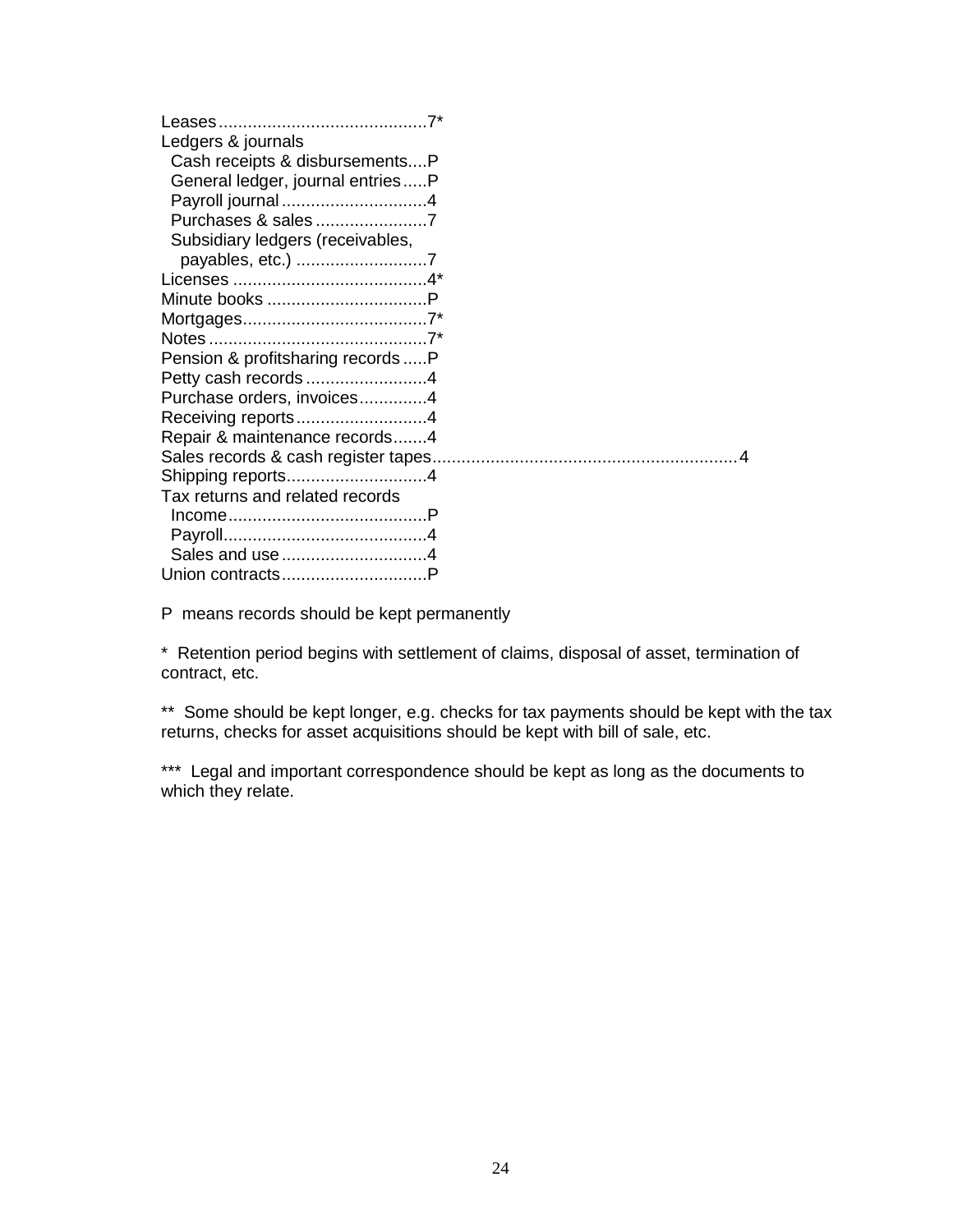# **18.00 SAMPLE ACCOUNTING FORMS**

The organization's accounting forms and a brief explanation of their use should be included here.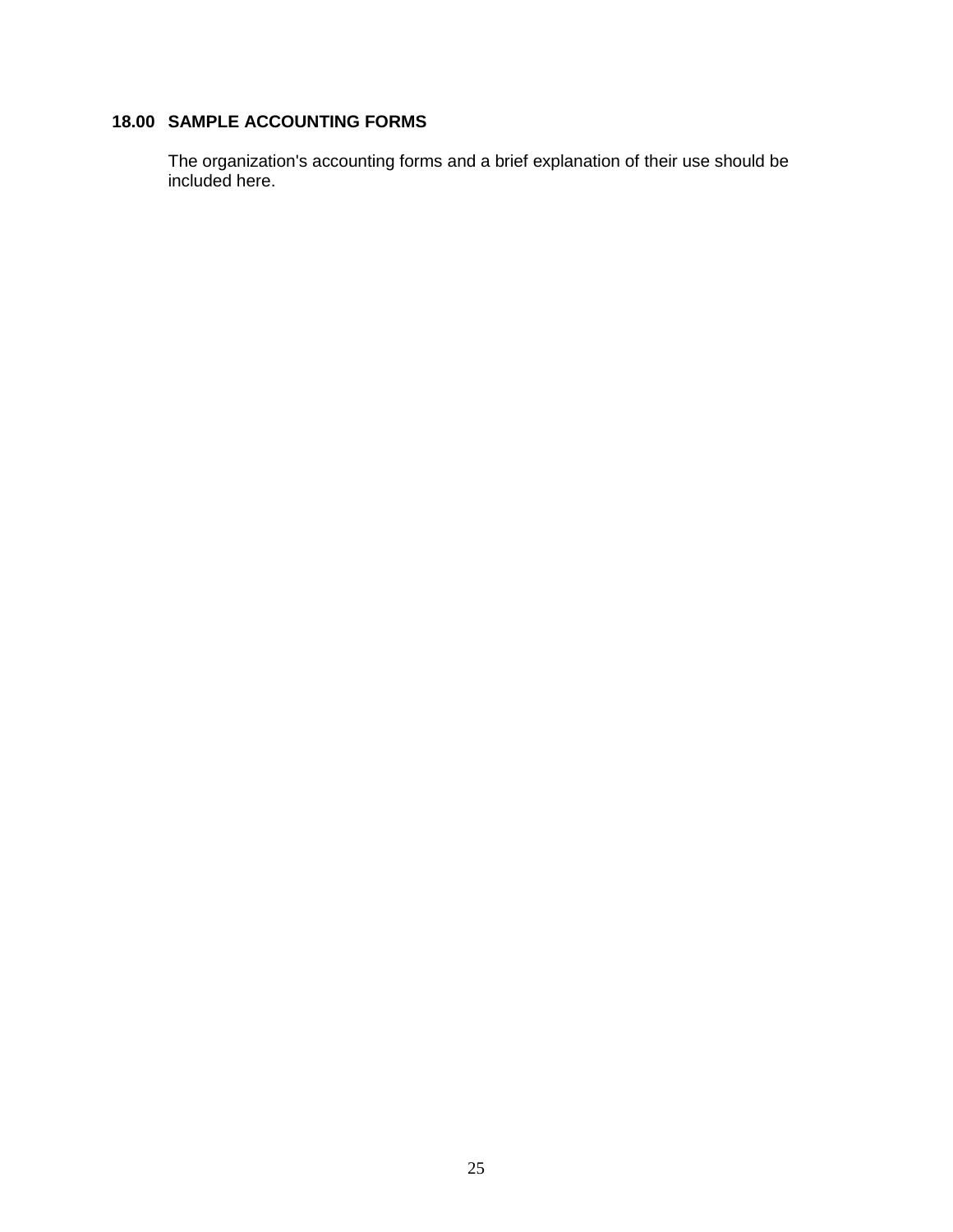### **19.00 MAINTENANCE OF ACCOUNTING POLICIES AND PROCEDURES MANUAL**

#### **19.10 Policies**

The accounting policies and procedures manual is critical to the accounting function of Beans and Rice, Inc..

The Accountant is responsible for maintaining the manual.

All proposed changes must be approved by the Accountant and by the Executive Director.

The policies and procedure manual will be dated with the date of each approved revision.

#### **19.20 Procedures**

Each year the Accountant will review the manual and formulate proposed changes. This update will be completed no later than October of each year. All changes must be approved in writing by the Executive Director. If the Accountant has no proposed changes, a memo to that effect must be approved by the Executive Director.

Whenever changes to the accounting procedures are made, a review of the accounting policies and procedures manual will be made by the Accountant to determine if a revision is required. Any minor revisions to the manual which are not reflected in the manual immediately should be kept on file to incorporate into the formal annual update.

The revised manual will be distributed to the Accountant, Executive Director and Board Treasurer.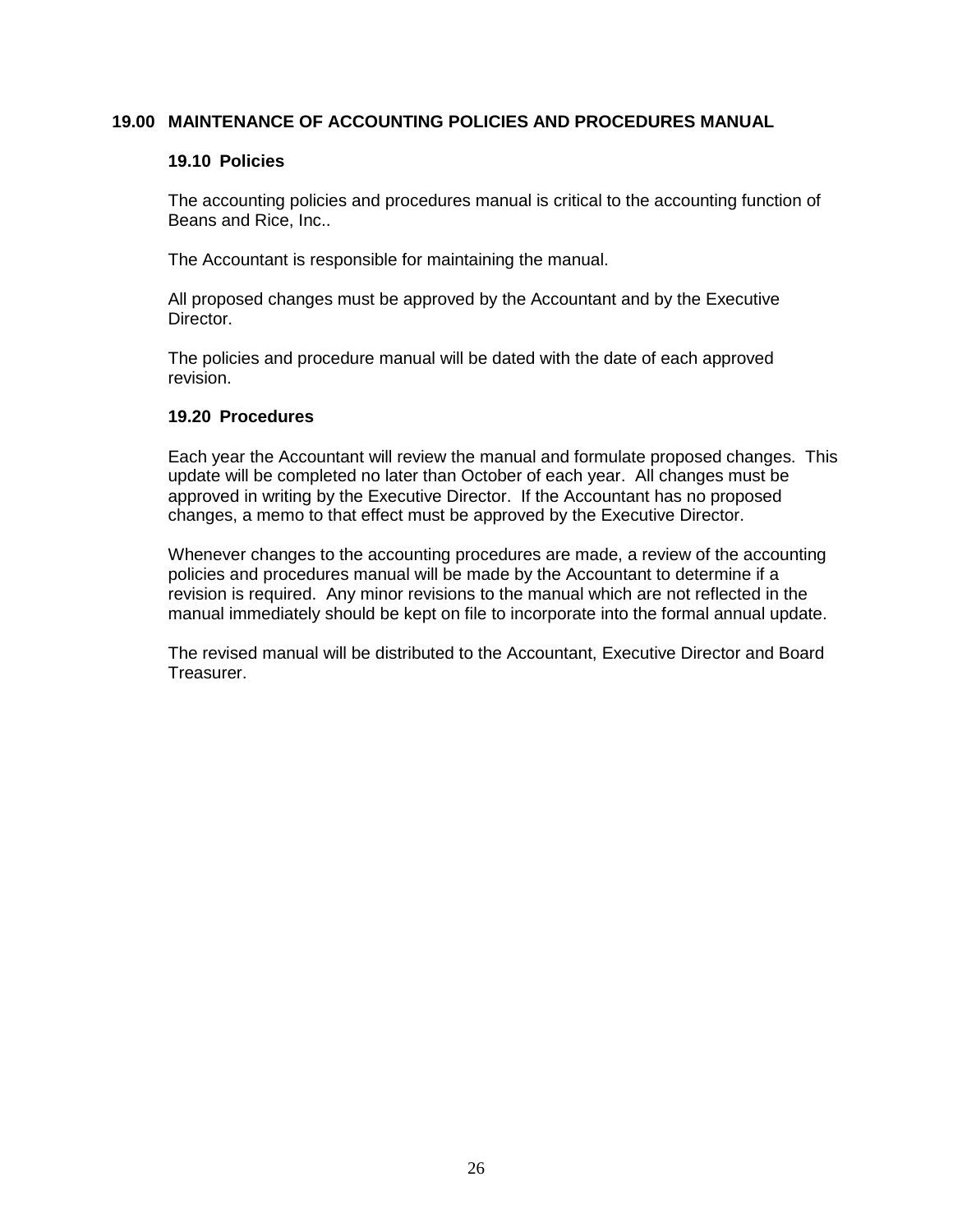## **20.00 PREPARATION OF INFORMATIONAL RETURNS**

#### **20.10 Policies**

Beans and Rice, Inc. is required to file IRS forms 990, Return of Organization Exempt from Income Tax and 990 Schedule A, Organization Exempt Under Section 501(c)(3), and Wisconsin Department of Regulation and Licensing form 1952, Charitable Organization Annual Report.

The preparation of these reports will generally be contracted out to the independent accountants.

The Accountant will be responsible for providing the information needed to prepare the report.

The Accountant and Executive Director will review the reports prior to filing them to ensure that they are accurate and do not indicate any potential problems with the tax status or fundraising license of Beans and Rice, Inc..

#### **20.20 Procedures**

The IRS forms are due May 15 (four and one-half months after year end). If the forms are not ready, an extension may be requested for an additional 3 months using form 2758.

The Wisconsin form must have the completed 990 and 990A attached and is due June 30. No extensions are granted on this filing. If donations from the general public, including federated fundraising and foundation grants, exceed \$100,000, the annual audit will need to be included with the Wisconsin form.

These forms will be prepared primarily from the final audited financial statements. Additional information which is required includes a current list of the Board of Directors, the salary and benefits amounts of the Executive Director, a list of all donations of \$5,000 or more from individuals, corporations and foundations, and a report on the nature and dollar value of any lobbying during the year. The Accountant will be responsible for gathering this information and providing it to the independent accountants.

The Accountant and Executive Director will review the activity of the prior year to determine if there was any unrelated business income. Such income would include newsletter advertising, sales of the mailing list, sales of items not related to our exempt purposes and debt-financed rental income not received as part of performing our exempt purposes. The unrelated business income tax form is 990T for the IRS and 4T for Wisconsin. Gross unrelated business income in excess of \$1,000 requires that a return be prepared, even though the activity is not netting any money. Generally, the 990T and 4T will be prepared by the independent accountants. The due date for these returns is May 15, with an automatic extension of 6 months using form 7004.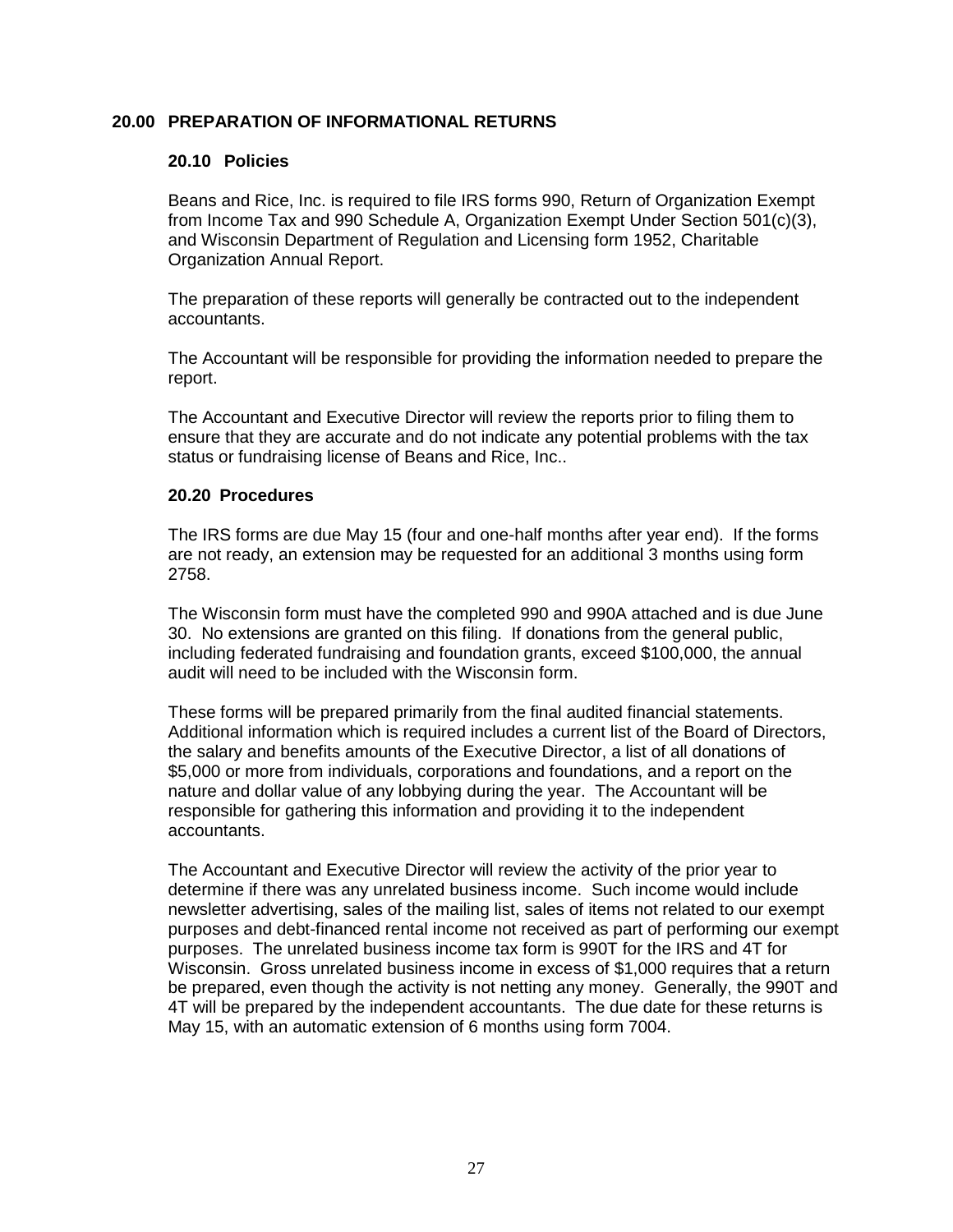# **21. PROPERTY AND EQUIPMENT INVENTORY**

# **21.10 Policies**

An inventory of all property and equipment will be maintained. The inventory document will contain sufficient information for insurance and grant requirements.

# **21.20 Procedures**

The Accountant will maintain a database of all property and equipment owned by Beans and Rice, Inc.. The database will include: tag number, description, serial number, acquisition date, cost, vendor, location and any grant or other restrictions.

All equipment will have a tag affixed with a unique identifying number.

The property and equipment database will be consulted prior to sale of any item to determine if there are restrictions. Grant purchased equipment may generally not be sold without the grantor's permission.

An annual inventory will be taken to verify the existence of the property and equipment listed in the database.

Equipment will be included in the database using the definitions for capitalization in Section 3.